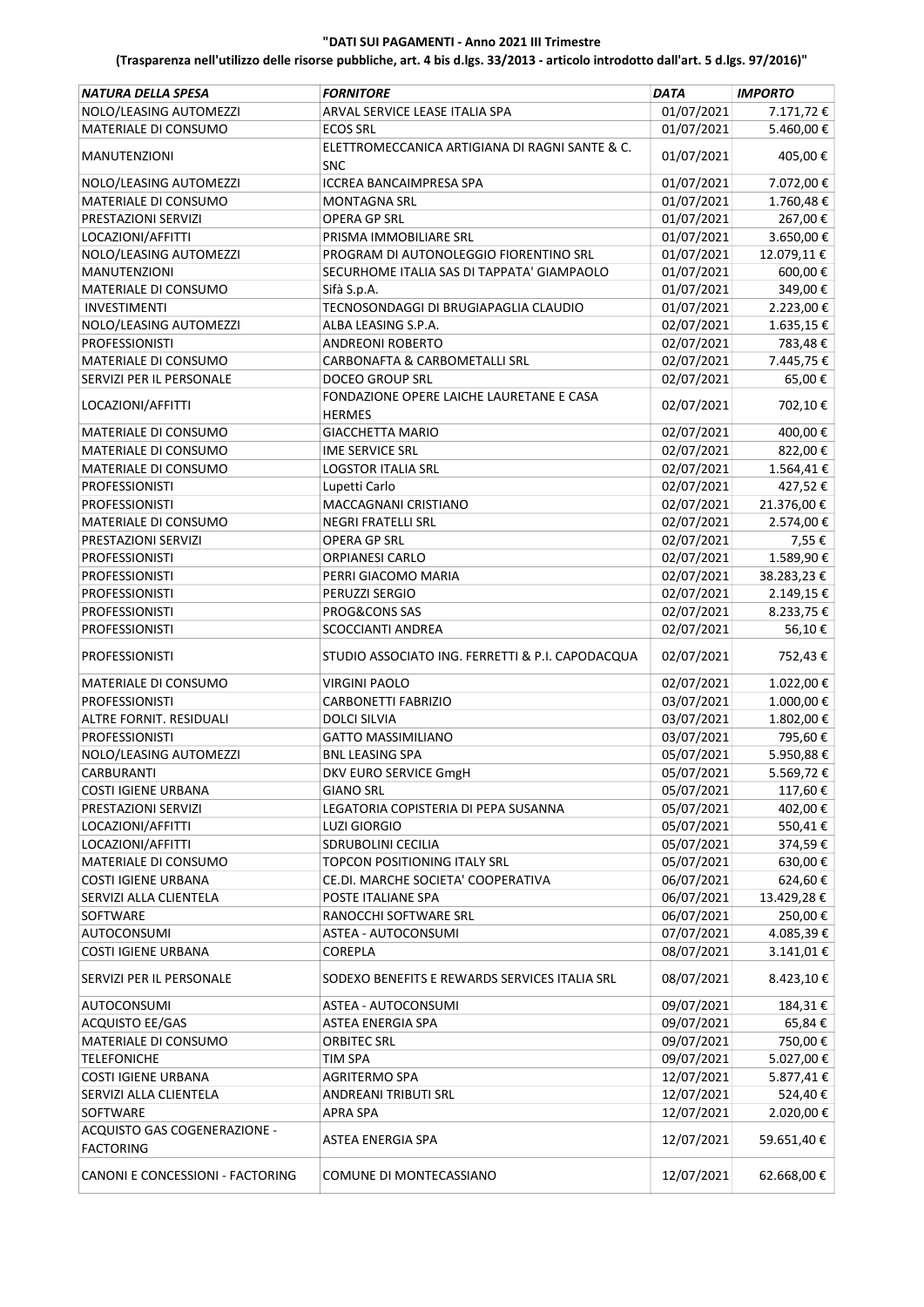| CANONI E CONCESSIONI - FACTORING | COMUNE DI MONTELUPONE                                      | 12/07/2021 | 57.120,47€  |
|----------------------------------|------------------------------------------------------------|------------|-------------|
| CANONI E CONCESSIONI - FACTORING | COMUNE DI OSIMO                                            | 12/07/2021 | 109.022,51€ |
| CANONI E CONCESSIONI - FACTORING | <b>COMUNE DI RECANATI</b>                                  | 12/07/2021 | 61.662,86€  |
| <b>TELEFONICHE</b>               | <b>TIM SPA</b>                                             | 12/07/2021 | 395,40€     |
| <b>PROFESSIONISTI</b>            | <b>BRIZI BARBARA</b>                                       | 13/07/2021 | 20.800,00€  |
| <b>COSTI IGIENE URBANA</b>       | ECO.TRA.FIL. DI BALDI FT. & C. SNC                         | 14/07/2021 | 456,90€     |
| SOFTWARE                         | <b>ACCA SOFTWARE SPA</b>                                   | 15/07/2021 | 99,00€      |
| ACQUISTO ACQUA - FACTORING       | ACQUAMBIENTE MARCHE SRL                                    | 15/07/2021 | 49.227,34€  |
| PRESTAZIONI SERVIZI              | AZIENDA AGRICOLA TENUTA MUSONE SOCIETÀ AGRICOL             | 15/07/2021 | 437,40€     |
| PRESTAZIONI SERVIZI              | DE FRANCESCHI MANZONI MICHELA                              | 15/07/2021 | 3.900,00€   |
| PRESTAZIONI SERVIZI              | FLEXUS INIZIATIVE S.R.L.S.                                 | 15/07/2021 | 5.000,00 €  |
| <b>TELEFONICHE</b>               | <b>GO INTERNET SPA</b>                                     | 15/07/2021 | 75,00€      |
| LOCAZIONI/AFFITTI                | IMMOBILIARE BATTISTELLI SRL                                | 15/07/2021 | 535,24€     |
| SERVIZI PER IL PERSONALE         | <b>WELFAREBIT SRL</b>                                      | 15/07/2021 | 10.161,22€  |
| PRESTAZIONI SERVIZI              | WOLTERS KLUWER ITALIA SRL                                  | 15/07/2021 | 20,80€      |
| PRESTAZIONI SERVIZI              | C.A.M. SAS DI MORRESI FAUSTO & C.                          | 16/07/2021 | 63,35€      |
| NOLO/LEASING AUTOMEZZI           | ES MOBILITY SRL                                            | 16/07/2021 | 68,03€      |
| <b>MANUTENZIONI</b>              | <b>MOVITEC SRL</b>                                         | 16/07/2021 | 160,00€     |
| PRESTAZIONI SERVIZI              | <b>ARDESIA SRL</b>                                         | 19/07/2021 | 50,00€      |
| <b>ALTRE FORNIT, RESIDUALI</b>   |                                                            | 19/07/2021 | 46,39€      |
|                                  | DELEGAZIONE ACI CAPPANNARI LUCIA<br><b>DOCEO GROUP SRL</b> |            |             |
| SERVIZI PER IL PERSONALE         |                                                            | 19/07/2021 | 65,00€      |
| PRESTAZIONI SERVIZI              | SOLUZIONI SRLS                                             | 19/07/2021 | 254,00€     |
| CARBURANTI                       | DKV EURO SERVICE GmgH                                      | 20/07/2021 | 7.455,83 €  |
| <b>ACQUISTO EE/GAS</b>           | ASTEA ENERGIA SPA                                          | 21/07/2021 | 1.895,05€   |
| PRESTAZIONI SERVIZI              | <b>GRUPPO ATURIA SPA</b>                                   | 21/07/2021 | 2.972,00 €  |
| <b>TELEFONICHE</b>               | WIND TRE SPA                                               | 21/07/2021 | 2.488,06€   |
| <b>ACQUISTO EE/GAS</b>           | ASTEA ENERGIA SPA                                          | 22/07/2021 | 20.571,08€  |
| ACQUISTO EE/GAS - FACTORING      | ASTEA ENERGIA SPA                                          | 23/07/2021 | 186.549,92€ |
| INTERESSI/COMMISSIONI            | <b>NEXI PAYMENTS SPA</b>                                   | 26/07/2021 | 64,50€      |
| SERVIZI PER IL PERSONALE         | <b>WELFAREBIT SRL</b>                                      | 26/07/2021 | 81,60€      |
| <b>COSTI DEPURAZIONE</b>         | <b>CENTRO MARCHE ACQUE SRL</b>                             | 27/07/2021 | 107.956,53€ |
| MATERIALE DI CONSUMO             | TM PRODUCTION SRL                                          | 27/07/2021 | 1.313,00 €  |
| PRESTAZIONI SERVIZI              | GESTORE DEI SERVIZI ENERGETICI SPA                         | 28/07/2021 | 4,84€       |
| <b>COSTI IGIENE URBANA</b>       | RIECO SPA                                                  | 28/07/2021 | 1.220,80€   |
| <b>TELEFONICHE</b>               | VODAFONE ITALIA S.P.A.                                     | 28/07/2021 | 3,91€       |
| PRESTAZIONI SERVIZI              | ABBREVIA SPA                                               | 29/07/2021 | 129,80€     |
| MATERIALE DI CONSUMO             | ACQUA & TECNOLOGIA SRL                                     | 29/07/2021 | 342,70€     |
| <b>MANUTENZIONI</b>              | <b>ACQUANET SRL</b>                                        | 29/07/2021 | 1.796,67€   |
| MATERIALE DI CONSUMO             | ALFA ENGINEER SUPPORT SRL                                  | 29/07/2021 | 3.842,00 €  |
| LAVORO INTERINALE                | ALI AGENZIA PER IL LAVORO SPA                              | 29/07/2021 | 21.931,60€  |
| <b>COSTI IGIENE URBANA</b>       | ANCONAMBIENTE SPA                                          | 29/07/2021 | 1.041,25 €  |
| SERVIZI ALLA CLIENTELA           | ANDREANI TRIBUTI SRL                                       | 29/07/2021 | 634,17€     |
| PRESTAZIONI SERVIZI              | ATLANTE SOCIETA' COOPERATIVA SOCIALE ONLUS                 | 29/07/2021 | 11.357,95€  |
| MANUTENZIONI                     | AUTOSPURGHI C.M. SRL                                       | 29/07/2021 | 641,00€     |
| MATERIALE DI CONSUMO             | <b>AVEL SRL</b>                                            | 29/07/2021 | 70,00€      |
| PRESTAZIONI SERVIZI              | AXITEA SPA                                                 | 29/07/2021 | 83,78€      |
| <b>ACQUISTO ACQUA</b>            | AZIENDA PLURISERVIZI MACERATA SPA                          | 29/07/2021 | 1.069,57€   |
| INVESTIMENTI                     | <b>BC COSTRUZIONI SPA</b>                                  | 29/07/2021 | 31.062,37€  |
| MATERIALE DI CONSUMO             | <b>BIEMME SRL</b>                                          | 29/07/2021 | 447,33 €    |
| SERVIZI PER IL PERSONALE         | <b>BIOS CENTER SRL</b>                                     | 29/07/2021 | 1.713,00 €  |
| SERVIZI PER IL PERSONALE         | BIOS SAS DI ALESSANDRINI FRANCESCA & C.                    | 29/07/2021 | 1.746,23€   |
| MANUTENZIONI                     | <b>BLUPURA SRL</b>                                         | 29/07/2021 | 5.880,00 €  |
| MATERIALE DI CONSUMO             | <b>BONTEMPI MICHELE SRL</b>                                | 29/07/2021 | 1.992,65 €  |
| MATERIALE DI CONSUMO             | <b>BRUTTI SRL</b>                                          | 29/07/2021 | 441,10€     |
| PRESTAZIONI SERVIZI              | BT & T CONSULENZA S.R.L.                                   | 29/07/2021 | 2.100,00 €  |
| PRESTAZIONI SERVIZI              | C.A.M. SAS DI MORRESI FAUSTO & C.                          | 29/07/2021 | 142,34 €    |
| MATERIALE DI CONSUMO             | C.B.F. BALDUCCI SPA                                        | 29/07/2021 | 1.120,50€   |
| MATERIALE DI CONSUMO             | CAGI DI GALIMBERTI MARINA                                  | 29/07/2021 | 1.127,60€   |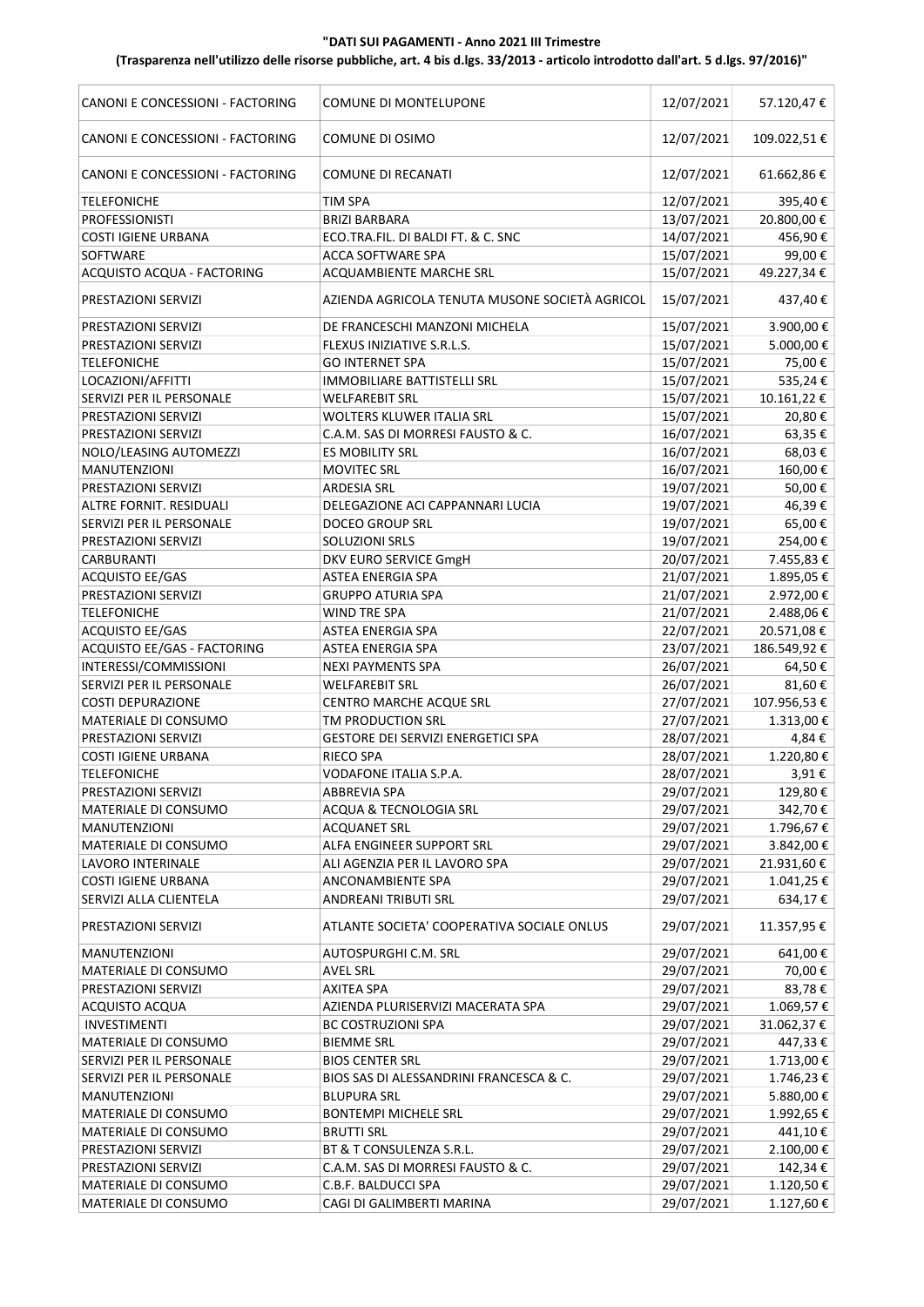|                                                |                                                   |                          | 9.025,75€      |
|------------------------------------------------|---------------------------------------------------|--------------------------|----------------|
| MATERIALE DI CONSUMO                           | CAGI SRL                                          | 29/07/2021               |                |
| MATERIALE DI CONSUMO                           | CAMBIELLI EDILFRIULI SPA                          | 29/07/2021               | 347,44€        |
| SERVIZI PER IL PERSONALE                       | CANTIANI DRIVING PERFORMANCE SRL                  | 29/07/2021               | 1.586,40€      |
| MATERIALE DI CONSUMO                           | CAPRIONI SRL                                      | 29/07/2021               | 458,00€        |
| <b>COSTI IGIENE URBANA</b>                     | CARBONAFTA & CARBOMETALLI SRL                     | 29/07/2021               | 1.659,83€      |
| MATERIALE DI CONSUMO                           | CARLO CAGNONI SPA                                 | 29/07/2021               | 2.275,28€      |
| PRESTAZIONI SERVIZI                            | CENTRO ASSISTENZA ECOLOGICA SRL                   | 29/07/2021               | 2.035,00€      |
| <b>MANUTENZIONI</b>                            | CHIACCHIERA GOMME SRL                             | 29/07/2021               | 961,00€        |
| MATERIALE DI CONSUMO                           | CHIAVI SERRATURE OSIMO SNC                        | 29/07/2021               | 75,80€         |
| MATERIALE DI CONSUMO                           | <b>CHIMICA CENTRO SRL</b>                         | 29/07/2021               | 600,73€        |
| <b>MATERIALE DI CONSUMO</b>                    | CO.M.A.R. SAS DI RAMAZZOTTI & C.                  | 29/07/2021               | 357,89€        |
| MATERIALE DI CONSUMO                           | Colabeton S.r.l.                                  | 29/07/2021               | 616,00€        |
| ALTRE FORNIT. RESIDUALI                        | COMITATO FESTE PER OFFAGNA                        | 29/07/2021               | 5.000,00€      |
| MATERIALE DI CONSUMO                           | CPL CONCORDIA SOC. COOP a.r.l.                    | 29/07/2021               | 1.033,00€      |
| PRESTAZIONI SERVIZI                            | <b>CREDEMTEL SPA</b>                              | 29/07/2021               | 199,90€        |
| MATERIALE DI CONSUMO                           | <b>CRISTIANPACK SRL</b>                           | 29/07/2021               | 2.151,49€      |
| MATERIALE DI CONSUMO                           | CSA SRL                                           | 29/07/2021               | 3.290,00€      |
|                                                | <b>DINAMICA SPURGHI SRL</b>                       | 29/07/2021               | 1.875,00€      |
| <b>MANUTENZIONI</b>                            |                                                   |                          |                |
| SERVIZI PER IL PERSONALE                       | <b>DOCEO GROUP SRL</b>                            | 29/07/2021               | 1.900,00€      |
| PRESTAZIONI SERVIZI                            | DOGMA SYSTEMS SRL                                 | 29/07/2021               | 260,00€        |
| MATERIALE DI CONSUMO                           | DORITEC DI STEFANO RESTA                          | 29/07/2021               | 274,00€        |
| <b>INVESTIMENTI</b>                            | <b>DRILLING SOLUTIONS SRL</b>                     | 29/07/2021               | 9.158,40€      |
| <b>COSTI IGIENE URBANA</b>                     | <b>ECOLOGICA MARCHE SRL</b>                       | 29/07/2021               | 1.068,95€      |
| <b>COSTI IGIENE URBANA</b>                     | <b>ECOSTAR SRL</b>                                | 29/07/2021               | $6.010,00 \in$ |
| <b>COSTI IGIENE URBANA</b>                     | <b>ECOTEC SRL</b>                                 | 29/07/2021               | 3.029,00€      |
| MATERIALE DI CONSUMO                           | <b>EDIF SPA</b>                                   | 29/07/2021               | 1.440,03€      |
| MATERIALE DI CONSUMO                           | EFFELLE SAS Di F. MONTECCHIANI & C.               | 29/07/2021               | 287,22€        |
| <b>MANUTENZIONI</b>                            | <b>ELETTRO ZETA SRL</b>                           | 29/07/2021               | 590,00€        |
| MATERIALE DI CONSUMO                           | ELETTROCHIMICA CECI SPA                           | 29/07/2021               | 672,50€        |
| MATERIALE DI CONSUMO                           | ELETTROMECCANICA FAGGIOLATI SRL                   | 29/07/2021               | 3.820,00€      |
|                                                | ELETTROMECCANICA PIERPAOLI SNC DI PIERPAOLI DEVID |                          |                |
| MATERIALE DI CONSUMO                           | & C.                                              | 29/07/2021               | 100,00€        |
| MATERIALE DI CONSUMO                           | <b>ELME SRL</b>                                   | 29/07/2021               | 363,00€        |
| <b>MATERIALE DI CONSUMO</b>                    |                                                   |                          |                |
| <b>MATERIALE DI CONSUMO</b>                    | ERREBI GRAFICHE RIPESI SRL                        | 29/07/2021               | 741,90€        |
|                                                | ETHICA S.C.A.R.L.                                 | 29/07/2021               | 433,14€        |
| MATERIALE DI CONSUMO                           | <b>EUROCARTA SRL</b>                              | 29/07/2021               | 660,00€        |
| <b>COSTI IGIENE URBANA</b>                     | <b>EUROEDIL srl</b>                               | 29/07/2021               | 113,40€        |
| MATERIALE DI CONSUMO                           | <b>EUROGAS SRL</b>                                | 29/07/2021               | 1.262,25€      |
| MATERIALE DI CONSUMO                           | F.A.P.I. SRL                                      | 29/07/2021               | 325,00€        |
| MATERIALE DI CONSUMO                           | FAST Spa                                          | 29/07/2021               | 457,00€        |
| MATERIALE DI CONSUMO                           | FONDERIA MINNOZZI SRL                             | 29/07/2021               | 1.162,50€      |
| SOFTWARE                                       | FORMULA IMPRESOFT SPA                             | 29/07/2021               | 679,38€        |
| MATERIALE DI CONSUMO                           | <b>FRANCHI PACK SRL</b>                           | 29/07/2021               | 1.100,00 €     |
| <b>MANUTENZIONI</b>                            | <b>FRANCINELLA ENRICO SRL</b>                     | 29/07/2021               | 91.126,11€     |
| <b>COSTI IGIENE URBANA</b>                     | FRANCIONI LUCIANO                                 | 29/07/2021               | 1.154,30€      |
| <b>COSTI IGIENE URBANA</b>                     | G. LUCHETTA ROTTAMI SRL                           | 29/07/2021               | 122,50€        |
| <b>MANUTENZIONI</b>                            | <b>GF RICAMBI SRL</b>                             | 29/07/2021               | 432,51€        |
| <b>MANUTENZIONI</b>                            | <b>GHERGOSTRADE SNC</b>                           | 29/07/2021               | 105.356,01€    |
| NOLO/LEASING AUTOMEZZI                         | <b>GILMAR SRL</b>                                 | 29/07/2021               | 2.800,00 €     |
| MATERIALE DI CONSUMO                           | <b>GIOVANNI MAZZARINI SRL</b>                     | 29/07/2021               | 154,56€        |
| MATERIALE DI CONSUMO                           | <b>GMA CONTROLS SRL</b>                           | 29/07/2021               | 1.860,00€      |
| MATERIALE DI CONSUMO                           | <b>GOLMAR ADRIATICA SRL</b>                       | 29/07/2021               | 1.074,80€      |
| <b>MANUTENZIONI</b>                            | GOMMAUTO DI PAOLUCCI & C. SNC                     | 29/07/2021               | 4.032,37€      |
|                                                |                                                   |                          |                |
| NOLO/LEASING AUTOMEZZI<br>MATERIALE DI CONSUMO | <b>GORENT SPA</b>                                 | 29/07/2021               | 11.263,81€     |
|                                                | <b>GREINER SPA</b>                                | 29/07/2021               | 2.405,50€      |
| <b>COSTI IGIENE URBANA</b>                     | GRUFI LUIGI                                       | 29/07/2021               | 51,35€         |
| MATERIALE DI CONSUMO                           | HILTI ITALIA SPA                                  | 29/07/2021               | 299,00€        |
| PRESTAZIONI SERVIZI                            | <b>IMBALPLAST SRL</b>                             | 29/07/2021               | 2.175,90€      |
| <b>MANUTENZIONI</b>                            | <b>IMETER SRL</b>                                 | 29/07/2021               | 52,12€         |
| PRESTAZIONI SERVIZI                            | IMPRESA DI PULIZIE SABBATINI F. & C SNC           | 29/07/2021               | 3.232,00€      |
| <b>MANUTENZIONI</b>                            |                                                   |                          |                |
|                                                | <b>ITALAUTO 2 SRL</b>                             | 29/07/2021               | 915,18€        |
| MATERIALE DI CONSUMO                           | <b>JOOG SRL</b>                                   | 29/07/2021<br>29/07/2021 | 258,00€        |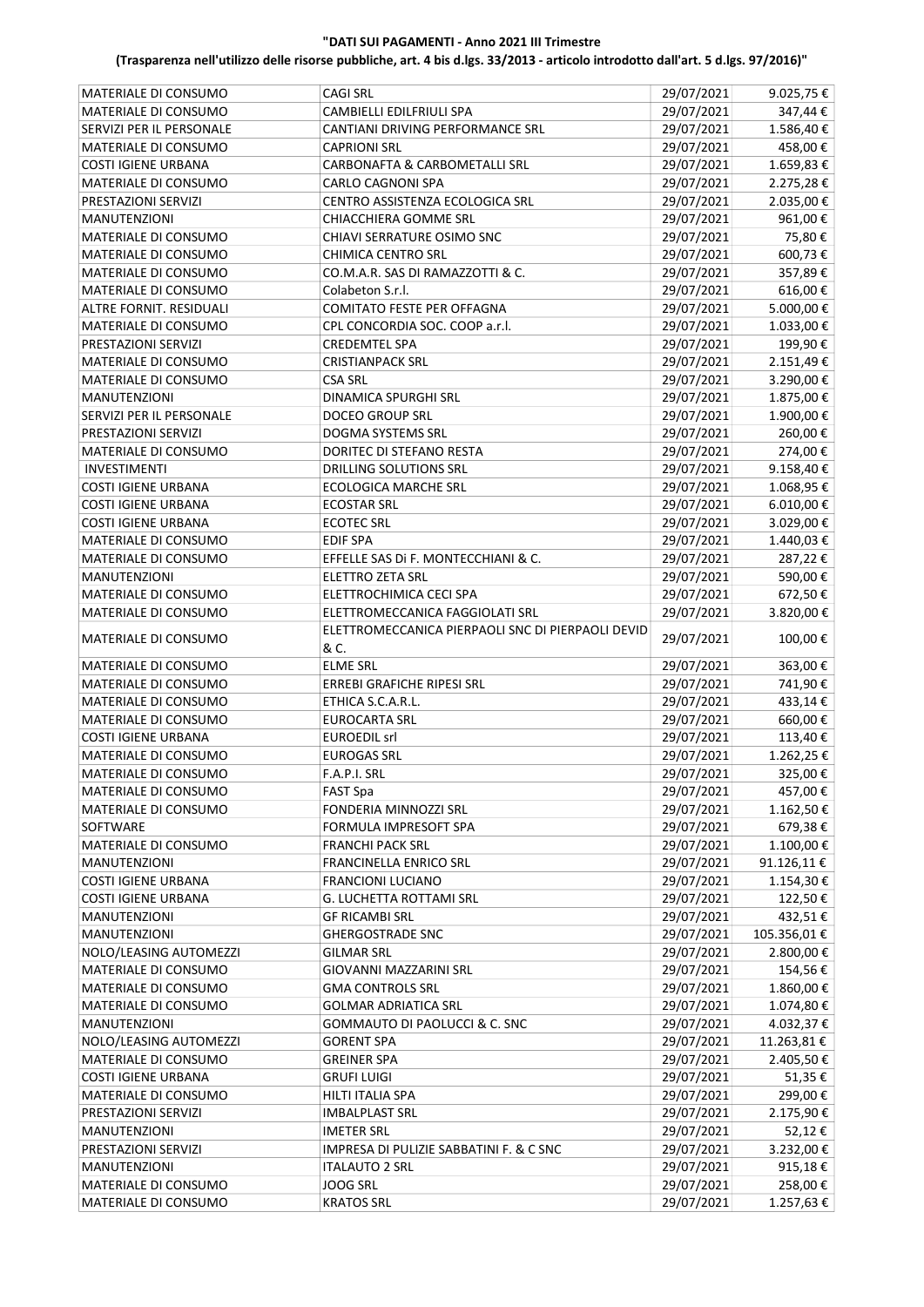| MATERIALE DI CONSUMO           | L.P. FERRAMENTA di LUCA PRINCIPI          | 29/07/2021 | 844,90€    |
|--------------------------------|-------------------------------------------|------------|------------|
| MATERIALE DI CONSUMO           | LA MODELTARGA DI MASI GIOSAFAT            | 29/07/2021 | 30,00€     |
| SERVIZI PER IL PERSONALE       | Laboratorio Analisi Del Piano s.r.l.      | 29/07/2021 | 25,00€     |
| <b>MANUTENZIONI</b>            | LAMPACRESCIA 2 SRL                        | 29/07/2021 | 92,97€     |
| MATERIALE DI CONSUMO           | LINDE GAS ITALIA SRL                      | 29/07/2021 | 232,56€    |
| <b>MANUTENZIONI</b>            | M.B.B. ASCENSORI SRL                      | 29/07/2021 | 1.002,48€  |
| MATERIALE DI CONSUMO           | M.V.R. IMPIANTI SRL                       | 29/07/2021 | 4,75 €     |
| <b>MANUTENZIONI</b>            | <b>MAC SRL</b>                            | 29/07/2021 | 488,40€    |
| PRESTAZIONI SERVIZI            | MARSH ADVISORY S.R.L                      | 29/07/2021 | 2.000,00 € |
| <b>COSTI IGIENE URBANA</b>     | MAZZIERI MICHELE E F.LLI SNC              | 29/07/2021 | 525,00€    |
| <b>MATERIALE DI CONSUMO</b>    | ME.TE.MA. SRL                             | 29/07/2021 | 1.655,30€  |
| <b>COSTI IGIENE URBANA</b>     | MI.VER. SRL                               | 29/07/2021 | 602,10€    |
|                                |                                           | 29/07/2021 | 240,00€    |
| MATERIALE DI CONSUMO           | MONTENOVO IVANO TOBAGO                    |            |            |
| <b>MANUTENZIONI</b>            | MORETTI ANTONIO & C. SNC                  | 29/07/2021 | 2.547,29€  |
| <b>INVESTIMENTI</b>            | <b>MOVITEC SRL</b>                        | 29/07/2021 | 1.307,80€  |
| <b>COSTI IGIENE URBANA</b>     | <b>MST SRL</b>                            | 29/07/2021 | 10.068,40€ |
| <b>MANUTENZIONI</b>            | NUOVA CARROZZERIA ADRIATICA SNC           | 29/07/2021 | 835,00€    |
| MATERIALE DI CONSUMO           | O.M.I.S.A. Srl                            | 29/07/2021 | 404,40€    |
| MATERIALE DI CONSUMO           | O.R.D.I. SAS DI MARCHIONNE G. & C.        | 29/07/2021 | 582,00€    |
| MATERIALE DI CONSUMO           | OFFICINE RIGAMONTI SPA                    | 29/07/2021 | 2.403,26€  |
| <b>MANUTENZIONI</b>            | <b>OPI SRL</b>                            | 29/07/2021 | 5.309,40€  |
| PRESTAZIONI SERVIZI            | ORTLIS DI ORTOLANI STEFANO                | 29/07/2021 | 2.000,00 € |
| <b>MANUTENZIONI</b>            | OTIS SERVIZI SRL                          | 29/07/2021 | 900,00€    |
| ALTRE FORNIT. RESIDUALI        | <b>PACI FRANCESCA</b>                     | 29/07/2021 | 300,00€    |
| <b>MANUTENZIONI</b>            | PARADIGMA DI MASSIMO PIERMARIA            | 29/07/2021 | 400,00€    |
|                                |                                           |            |            |
| <b>COSTI IGIENE URBANA</b>     | PAVONI ROSSANO SRL                        | 29/07/2021 | 153,40€    |
| MATERIALE DI CONSUMO           | PEGORARO GAS TECHNOLOGIES SRL             | 29/07/2021 | 1.345,00 € |
| PRESTAZIONI SERVIZI            | PEPA TRASPORTI SRL                        | 29/07/2021 | 231,00€    |
| MATERIALE DI CONSUMO           | PIRANI SAS DI PIRANI DAMIANO E C.         | 29/07/2021 | 531,42€    |
| PRESTAZIONI SERVIZI            | PRESSCOM SRL                              | 29/07/2021 | 2.150,00 € |
| NOLO/LEASING AUTOMEZZI         | PROGRAM DI AUTONOLEGGIO FIORENTINO SRL    | 29/07/2021 | 4.460,97€  |
| MATERIALE DI CONSUMO           | <b>PSP SRL</b>                            | 29/07/2021 | 3.138,99€  |
| <b>MANUTENZIONI</b>            | PUNTO VERDE OSIMO SRL                     | 29/07/2021 | 265,00€    |
| <b>MATERIALE DI CONSUMO</b>    | <b>RACI SRL</b>                           | 29/07/2021 | 938,00€    |
| <b>ALTRE FORNIT, RESIDUALI</b> | <b>RADIO ERRE SRL</b>                     | 29/07/2021 | 500,00€    |
| MATERIALE DI CONSUMO           | <b>RAVETTI SRL</b>                        | 29/07/2021 | 202,00€    |
| PRESTAZIONI SERVIZI            | RECAR DI SEVERINI ARMANDO SNC             | 29/07/2021 | 49,18€     |
| MATERIALE DI CONSUMO           | REMATARLAZZI SPA                          | 29/07/2021 | 8.330,07€  |
| <b>COSTI IGIENE URBANA</b>     | <b>RIECO SPA</b>                          | 29/07/2021 | 1.494,20€  |
| MATERIALE DI CONSUMO           | RUBINETTERIE BRESCIANE BONOMI SPA         | 29/07/2021 | 3.204,00 € |
| MATERIALE DI CONSUMO           | SAINT-GOBAIN PAM ITALIA SPA               | 29/07/2021 | 510,48€    |
| MATERIALE DI CONSUMO           | SAVORETTI SAS DI SAVORETTI ENRICO E C.    | 29/07/2021 | 128,56€    |
| MATERIALE DI CONSUMO           |                                           |            |            |
|                                | <b>SCAR SRL</b>                           | 29/07/2021 | 2.635,02€  |
| <b>COSTI IGIENE URBANA</b>     | SEA SERVIZI ECOLOGICI AMBIENTALI SRL      | 29/07/2021 | 311,60€    |
| MATERIALE DI CONSUMO           | SEAR SNC DI BRACONI G. & M.               | 29/07/2021 | 16.221,30€ |
| MANUTENZIONI                   | SEBACH SPA                                | 29/07/2021 | 203,00€    |
| NOLO/LEASING AUTOMEZZI         | Sifà S.p.A.                               | 29/07/2021 | 1.357,00 € |
| MATERIALE DI CONSUMO           | SIR SAFETY SYSTEM SPA UNIPERSONALE        | 29/07/2021 | 917,96€    |
| PRESTAZIONI SERVIZI            | So.ge.s.i.                                | 29/07/2021 | 560,00€    |
| MANUTENZIONI                   | STACCHIETTI SERVICE SRL                   | 29/07/2021 | 207,65€    |
| <b>COSTI IGIENE URBANA</b>     | T.M. DI EREDI MARCHIONNI NELLO & C. SRL   | 29/07/2021 | 3.613,60€  |
| SOFTWARE                       | TALEA CONSULTING SRL                      | 29/07/2021 | 1.601,80€  |
| MATERIALE DI CONSUMO           | TECO S.R.L.                               | 29/07/2021 | 2.201,00 € |
| MATERIALE DI CONSUMO           | TELLURE ROTA SPA                          | 29/07/2021 | 2.859,18€  |
| ALTRE FORNIT. RESIDUALI        | <b>TEODORI GIOVANNI</b>                   | 29/07/2021 | 7.500,00 € |
| SOFTWARE                       | <b>TERRANOVA SRL</b>                      | 29/07/2021 | 669,34€    |
| MATERIALE DI CONSUMO           | <b>TESTO SPA</b>                          | 29/07/2021 | 300,00€    |
| MATERIALE DI CONSUMO           | THERMOVAPOR SRL                           | 29/07/2021 | 367,27€    |
| <b>TELEFONICHE</b>             | TIM SPA                                   | 29/07/2021 | 486,40€    |
| <b>TRASPORTI</b>               | TNT GLOBAL EXPRESS SPA                    | 29/07/2021 | 110,58€    |
|                                |                                           | 29/07/2021 |            |
| MATERIALE DI CONSUMO           | TORCIANTI SAS DI TORCIANTI NAZZARENO & C. |            | 624,00€    |
| <b>COSTI IGIENE URBANA</b>     | TRASPORTI ECOLOGICI CIRIONI ARDUINO SRL   | 29/07/2021 | 788,22€    |
| <b>TRASPORTI</b>               | <b>TRK SRL</b>                            | 29/07/2021 | 1.503,50€  |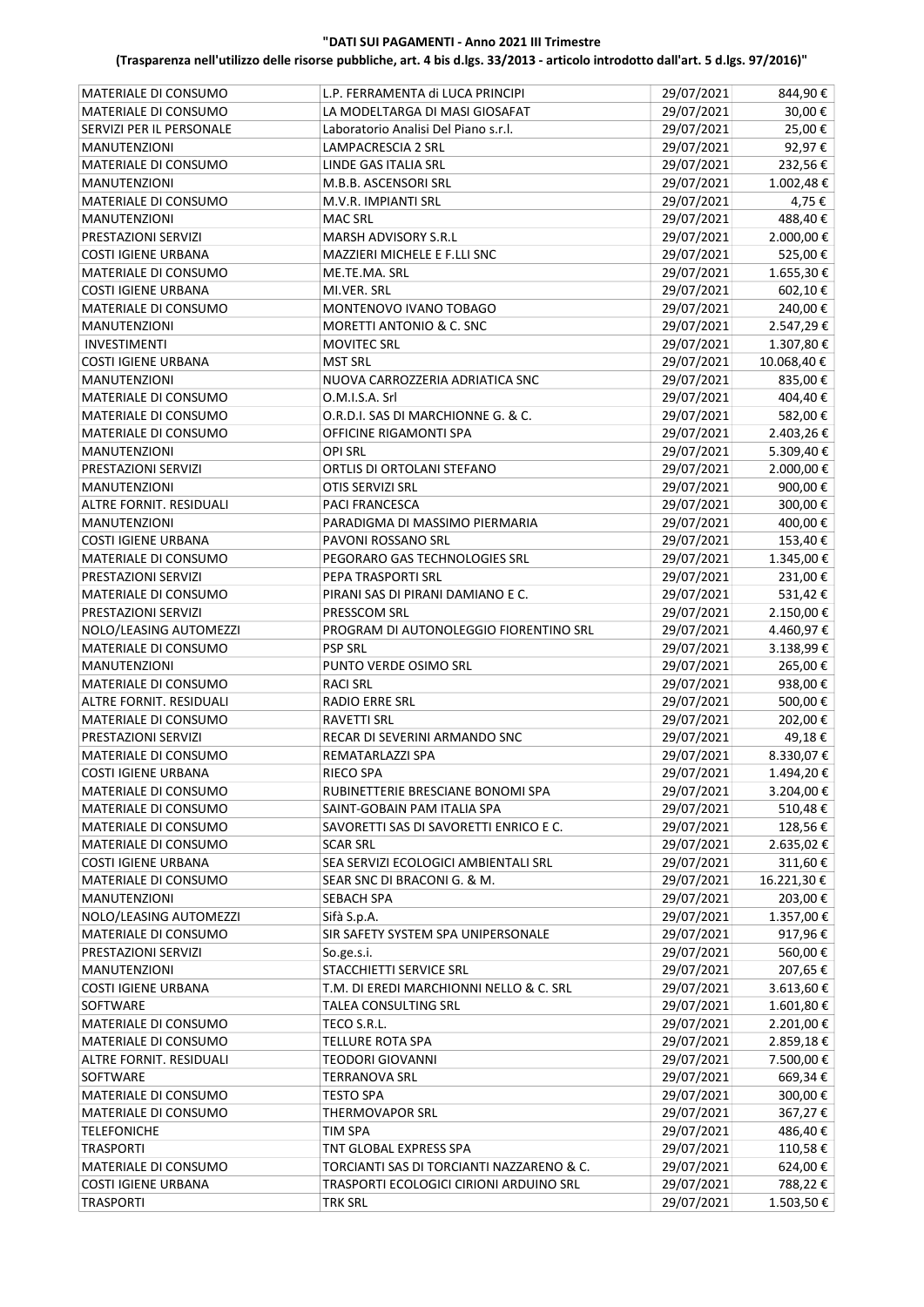| PRESTAZIONI SERVIZI              | UNIMPIEGO CONFINDUSTRIA SRL                           | 29/07/2021 | 11.100,00 € |
|----------------------------------|-------------------------------------------------------|------------|-------------|
| <b>MATERIALE DI CONSUMO</b>      | VACCARINI UFFICIO SRL                                 | 29/07/2021 | 34,40€      |
| MATERIALE DI CONSUMO             | VE.MA.PLA. SRL                                        | 29/07/2021 | 1.942,63€   |
| PRESTAZIONI SERVIZI              | VEDETTA 2 MONDIALPOL SPA                              | 29/07/2021 | 750,00€     |
| MATERIALE DI CONSUMO             | <b>VIBROCESANO SRL</b>                                | 29/07/2021 | 2.135,54€   |
| MATERIALE DI CONSUMO             | <b>VIVAX SRL</b>                                      | 29/07/2021 | 4.730,00€   |
| MATERIALE DI CONSUMO             | WURTH SRL                                             | 29/07/2021 | 1.170,68€   |
| <b>MANUTENZIONI</b>              | Z.P.Z. MACCHINE AGRICOLE SRL                          | 29/07/2021 | 2.430,00 €  |
| COSTI IGIENE URBANA - FACTORING  | AIMAG SPA                                             | 30/07/2021 | 12.940,40€  |
| NOLO/LEASING AUTOMEZZI           | ALD AUTOMOTIVE ITALIA SRL                             | 30/07/2021 | 466,17€     |
| LAVORO INTERINALE - FACTORING    | ALI AGENZIA PER IL LAVORO SPA                         | 30/07/2021 | 32.081,82€  |
| <b>ANALISI - FACTORING</b>       | AMBIENTE LABORATORIO ANALISI DI CAPPELLA G.&C.<br>SAS | 30/07/2021 | 8.787,72€   |
| NOLO/LEASING AUTOMEZZI           | ARVAL SERVICE LEASE ITALIA SPA                        | 30/07/2021 | 7.524,72 €  |
| <b>TRASPORTI</b>                 | AUTOSTRADE PER L'ITALIA SPA                           | 30/07/2021 | 543,03€     |
| COSTI IGIENE URBANA - FACTORING  | AZIENDA SERVIZI AMBIENTALI SRL                        | 30/07/2021 | 15.733,07€  |
| MATERIALE DI CONSUMO - FACTORING | BASSANI ALESSANDRO SRL                                | 30/07/2021 | 4.485,00 €  |
| MANUTENZIONI - FACTORING         | <b>BLUPURA SRL</b>                                    | 30/07/2021 | 5.880,00€   |
| NOLO/LEASING AUTOMEZZI           | <b>BNL LEASING SPA</b>                                | 30/07/2021 | 5.950,93€   |
| MATERIALE DI CONSUMO - FACTORING | <b>BONTEMPI MICHELE SRL</b>                           | 30/07/2021 | 3.148,40€   |
| INTERESSI/COMMISSIONI            | <b>BPER BANCA SPA</b>                                 | 30/07/2021 | 7.992,60€   |
| PRESTAZIONI SERVIZI - FACTORING  | BT & T CONSULENZA S.R.L.                              | 30/07/2021 | 3.325,00 €  |
| CARBURANTI - FACTORING           | CARBONAFTA & CARBOMETALLI SRL                         | 30/07/2021 | 28.243,40€  |
| INVESTIMENTI - FACTORING         | CASTALDO COSTRUZIONI SRL                              | 30/07/2021 | 159.039,40€ |
| COSTI IGIENE URBANA - FACTORING  | CIR33 SERVIZI S.R.L.                                  | 30/07/2021 | 42.002,52€  |
| <b>ANALISI - FACTORING</b>       | CONSULCHIMICA AMBIENTE SRL                            | 30/07/2021 | 7.100,22 €  |
| <b>INVESTIMENTI - FACTORING</b>  | D.P. EDILIZIA SRL                                     | 30/07/2021 | 18.601,41€  |
| INVESTIMENTI - FACTORING         | <b>DALMAZI SRL</b>                                    | 30/07/2021 | 126.646,53€ |
| COSTI IGIENE URBANA - FACTORING  | Differenziando s.r.l.                                 | 30/07/2021 | 5.600,00€   |
| <b>INVESTIMENTI - FACTORING</b>  | <b>DRILLING SOLUTIONS SRL</b>                         | 30/07/2021 | 9.715,50€   |
| MATERIALE DI CONSUMO - FACTORING | <b>DUFERCO ENERGIA SPA</b>                            | 30/07/2021 | 6.285,00€   |
| INVESTIMENTI - FACTORING         | E.T.C. ENGINEERING S.R.L.                             | 30/07/2021 | 23.573,58€  |
| MATERIALE DI CONSUMO - FACTORING | EJ ITALIA SRL                                         | 30/07/2021 | 22.246,00€  |
| MANUTENZIONI - FACTORING         | F.C. SNC DI FALASCONI & CUPIDO                        | 30/07/2021 | 16.847,20€  |
| COSTI IGIENE URBANA - FACTORING  | <b>FERTITALIA SRL</b>                                 | 30/07/2021 | 11.559,18€  |
| MATERIALE DI CONSUMO             | FIP FORMATURA INIEZIONE POLIMERI SPA                  | 30/07/2021 | 741,78€     |
| MATERIALE DI CONSUMO - FACTORING | FIP FORMATURA INIEZIONE POLIMERI SPA                  | 30/07/2021 | 3.900,00€   |
| MATERIALE DI CONSUMO - FACTORING | GRUNDFOS POMPE ITALIA SRL                             | 30/07/2021 | 8.237,50€   |
| INVESTIMENTI - FACTORING         | IDROTHERM 2000 S.p.A. a Socio Unico                   | 30/07/2021 | 98.565,79€  |
| MATERIALE DI CONSUMO - FACTORING | <b>IGUZZINI ILLUMINAZIONE SPA</b>                     | 30/07/2021 | 4.560,00 €  |
| <b>COSTI IGIENE URBANA</b>       | IMPRESA SANGALLI GIANCARLO & C. SRL                   | 30/07/2021 | 2.284,50€   |
| COSTI IGIENE URBANA - FACTORING  | IMPRESA SANGALLI GIANCARLO & C. SRL                   | 30/07/2021 | 4.464,00€   |
| MATERIALE DI CONSUMO             | <b>INTERCABLE TOOLS SRL</b>                           | 30/07/2021 | 1.043,92€   |
| MATERIALE DI CONSUMO - FACTORING | ITALSPURGO SRL UNIPERSONALE                           | 30/07/2021 | 3.357,50€   |
| INVESTIMENTI - FACTORING         | LUNA QUINTO SPA                                       | 30/07/2021 | 8.400,00 €  |
| MATERIALE DI CONSUMO             | MADDALENA SPA                                         | 30/07/2021 | 980,00€     |
| INVESTIMENTI - FACTORING         | MARCHE ASFALTI SRL                                    | 30/07/2021 | 18.231,12€  |
| MATERIALE DI CONSUMO             | MB SPA                                                | 30/07/2021 | 9.810,00 €  |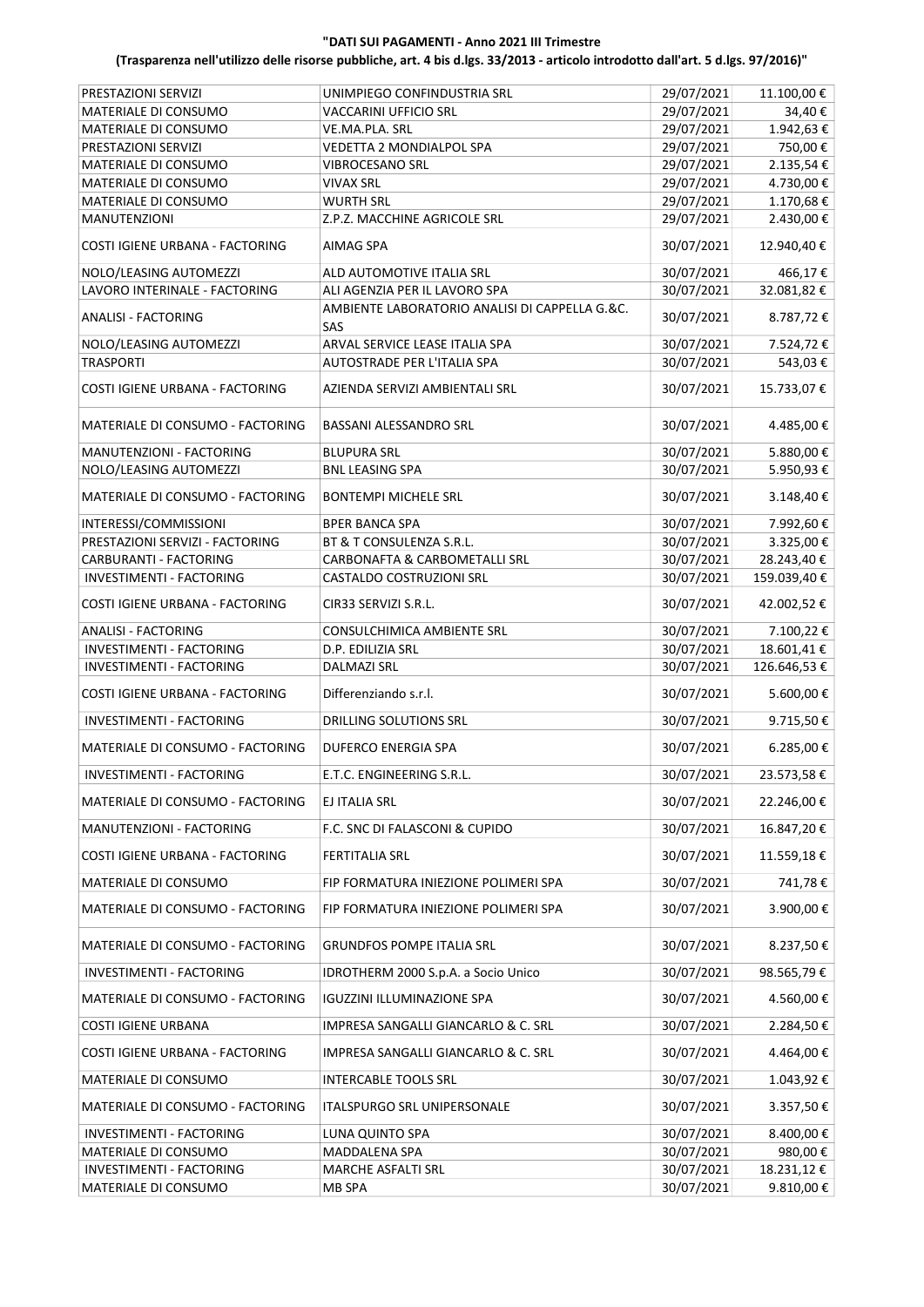| MATERIALE DI CONSUMO - FACTORING | ME.TE.MA. SRL                                             | 30/07/2021 | 4.612,30€   |
|----------------------------------|-----------------------------------------------------------|------------|-------------|
| COSTI IGIENE URBANA - FACTORING  | <b>MST SRL</b>                                            | 30/07/2021 | 36.030,20€  |
| MATERIALE DI CONSUMO - FACTORING | <b>NEGRI FRATELLI SRL</b>                                 | 30/07/2021 | 4.616,00€   |
| MATERIALE DI CONSUMO - FACTORING | PICENUM PLAST SPA                                         | 30/07/2021 | 35.898,32€  |
| MATERIALE DI CONSUMO - FACTORING | PIETRO FIORENTINI SPA                                     | 30/07/2021 | 3.819,75€   |
| MATERIALE DI CONSUMO - FACTORING | REMATARLAZZI SPA                                          | 30/07/2021 | 9.565,17€   |
| MATERIALE DI CONSUMO - FACTORING | <b>REVOLT SRL</b>                                         | 30/07/2021 | 10.000,00€  |
| COSTI IGIENE URBANA - FACTORING  | SALERNO PIETRO SRL                                        | 30/07/2021 | 5.612,60€   |
| MANUTENZIONI - FACTORING         | SAVORETTI SAVERIO & PRINCIPI ADRIANA SNC                  | 30/07/2021 | 44.697,51€  |
| MATERIALE DI CONSUMO - FACTORING | <b>SIEMENS SPA</b>                                        | 30/07/2021 | 6.430,00€   |
| <b>TRASPORTI</b>                 | <b>TELEPASS SPA</b>                                       | 30/07/2021 | 6,20€       |
| <b>INVESTIMENTI - FACTORING</b>  | VILONA UXO S.r.l.                                         | 30/07/2021 | 32.000,00€  |
| MATERIALE DI CONSUMO - FACTORING | WATERTECH SPA                                             | 30/07/2021 | 15.300,00€  |
| NOLO/LEASING AUTOMEZZI           | ALBA LEASING S.P.A.                                       | 02/08/2021 | 1.639,65€   |
| <b>COSTI IGIENE URBANA</b>       | ASET spa                                                  | 02/08/2021 | 5.738,72€   |
| <b>COSTI IGIENE URBANA</b>       | <b>ERMES SRL</b>                                          | 02/08/2021 | 137,25€     |
| NOLO/LEASING AUTOMEZZI           | <b>ICCREA BANCAIMPRESA SPA</b>                            | 02/08/2021 | 7.072,00€   |
|                                  |                                                           | 02/08/2021 |             |
| INTERESSI/COMMISSIONI            | UBI FACTOR S.P.A.                                         |            | 6.249,44€   |
| MATERIALE DI CONSUMO             | A.G. INFORMATICA SRL                                      | 03/08/2021 | 1.420,00€   |
| <b>PROFESSIONISTI</b>            | PERUZZI ANDREA                                            | 03/08/2021 | 1.710,08€   |
| <b>PROFESSIONISTI</b>            | ANDREONI ROBERTO                                          | 04/08/2021 | 753,56€     |
| <b>PROFESSIONISTI</b>            | <b>BELLEZZA GIANLUCA</b>                                  | 04/08/2021 | 7.244,33€   |
| <b>PROFESSIONISTI</b>            | <b>CANALINI CORRADO</b>                                   | 04/08/2021 | 32.064,00€  |
| <b>PROFESSIONISTI</b>            | <b>CATENA ANDREA</b>                                      | 04/08/2021 | 6.361,50€   |
| <b>CARBURANTI</b>                | DKV EURO SERVICE GmgH                                     | 04/08/2021 | 7.931,87€   |
| <b>PROFESSIONISTI</b>            | <b>FERRETTI PAOLO</b>                                     | 04/08/2021 | 3.135,15€   |
| LOCAZIONI/AFFITTI                | FONDAZIONE OPERE LAICHE LAURETANE E CASA<br><b>HERMES</b> | 04/08/2021 | 702,10€     |
| <b>PROFESSIONISTI</b>            | <b>GATTO MASSIMILIANO</b>                                 | 04/08/2021 | 795,60€     |
| COSTI IGIENE URBANA              | <b>GIANO SRL</b>                                          | 04/08/2021 | 115,20€     |
| <b>PROFESSIONISTI</b>            | ORPIANESI CARLO                                           | 04/08/2021 | 2.150,77€   |
| <b>PROFESSIONISTI</b>            | PERUZZI SERGIO                                            | 04/08/2021 | 445,54€     |
| <b>PROFESSIONISTI</b>            | PROG&CONS SAS                                             | 04/08/2021 | 23.504,60 € |
| <b>COSTI IGIENE URBANA</b>       | <b>RIECO SPA</b>                                          | 04/08/2021 | 457,50€     |
| <b>PROFESSIONISTI</b>            | SCOCCIANTI ANDREA                                         | 04/08/2021 | 56,10€      |
| <b>PROFESSIONISTI</b>            | STUDIO ASSOCIATO ING. FERRETTI & P.I. CAPODACQUA          | 04/08/2021 | 403,09€     |
| <b>PROFESSIONISTI</b>            | <b>TANTUCCI WILLIAM</b>                                   | 04/08/2021 | 2.702,50€   |
| <b>PROFESSIONISTI</b>            | <b>VIRGINI PAOLO</b>                                      | 04/08/2021 | 1.022,00€   |
| <b>AUTOCONSUMI</b>               | ASTEA - AUTOCONSUMI                                       | 05/08/2021 | 3.143,42€   |
| MATERIALE DI CONSUMO             | <b>GIACCHETTA MARIO</b>                                   | 05/08/2021 | 886,36€     |
| LOCAZIONI/AFFITTI                | <b>LUZI GIORGIO</b>                                       | 05/08/2021 | 550,41€     |
| MATERIALE DI CONSUMO             | OFFICE DEPOT ITALIA SRL                                   | 05/08/2021 | 374,48€     |
| LOCAZIONI/AFFITTI                | SDRUBOLINI CECILIA                                        | 05/08/2021 | 306,08€     |
| <b>AUTOCONSUMI</b>               | ASTEA - AUTOCONSUMI                                       | 06/08/2021 | 54,83€      |
| <b>COSTI IGIENE URBANA</b>       | CE.DI. MARCHE SOCIETA' COOPERATIVA                        | 06/08/2021 | 642,80€     |
| <b>COSTI IGIENE URBANA</b>       | COREPLA                                                   | 06/08/2021 | 3.874,69€   |
| PRESTAZIONI SERVIZI              | E-DISTRIBUZIONE SPA                                       | 06/08/2021 | 5,71€       |
| LOCAZIONI/AFFITTI                | IMMOBILIARE BATTISTELLI SRL                               | 06/08/2021 | 535,24€     |
| SERVIZI PER IL PERSONALE         | SODEXO BENEFITS E REWARDS SERVICES ITALIA SRL             | 06/08/2021 | 9.021,60€   |
|                                  |                                                           |            |             |
| <b>TELEFONICHE</b>               | TIM SPA                                                   | 06/08/2021 | 6.390,67€   |
| <b>ACQUISTO EE/GAS</b>           | ASTEA ENERGIA SPA                                         | 09/08/2021 | 594,30€     |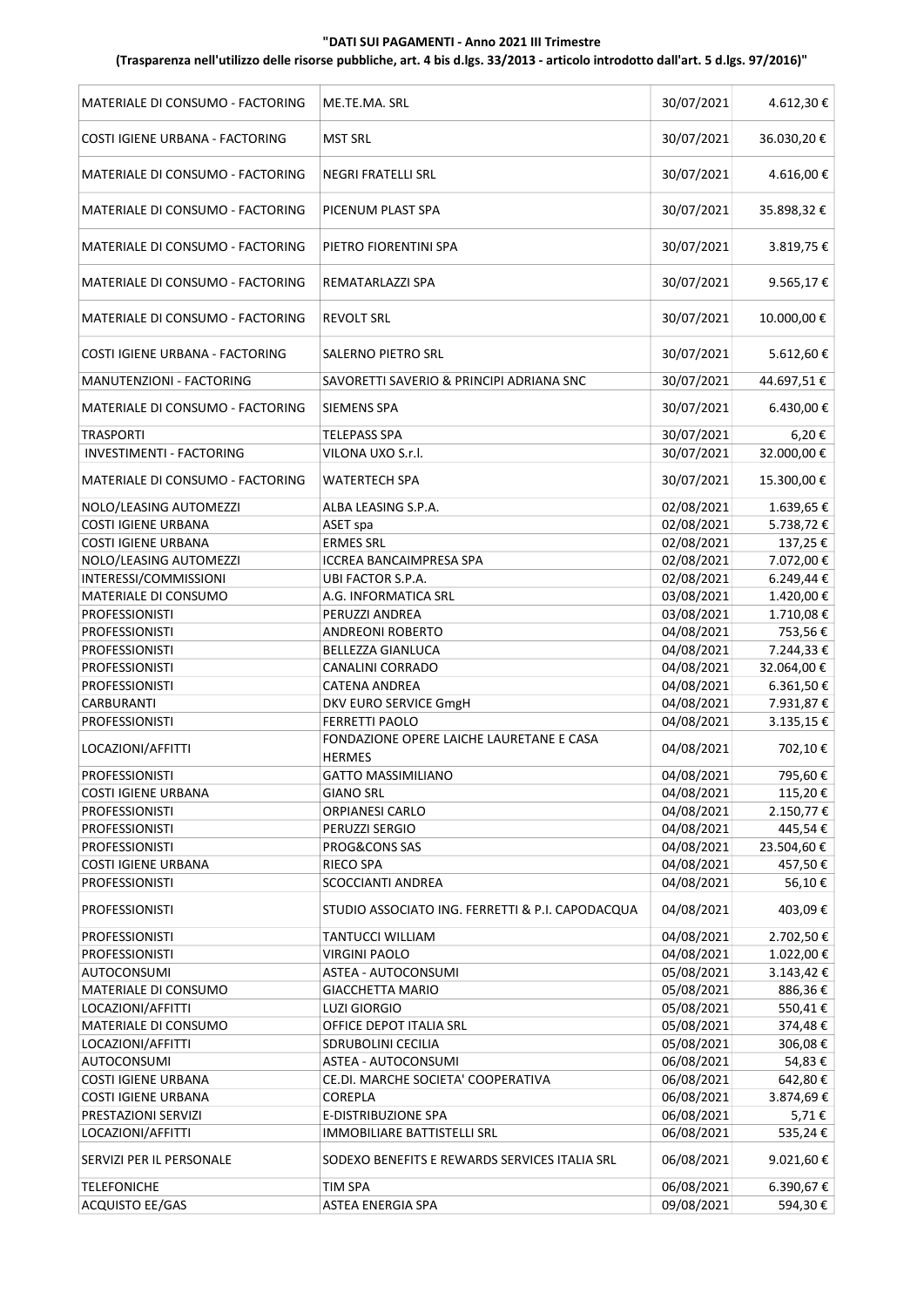| PRESTAZIONI SERVIZI              | ING. CLAUDIO BALDI - S.R.L.                      | 09/08/2021 | 600,00 €    |
|----------------------------------|--------------------------------------------------|------------|-------------|
| <b>COSTI IGIENE URBANA</b>       | ECO.TRA.FIL. DI BALDI FT. & C. SNC               | 10/08/2021 | 135,80€     |
| <b>MANUTENZIONI</b>              | GIULIODORI SRL                                   | 10/08/2021 | 827,00€     |
| MATERIALE DI CONSUMO             | ARTIGIAN PLAST SERVICE SRL                       | 11/08/2021 | 805,00€     |
|                                  |                                                  |            |             |
| <b>MANUTENZIONI</b>              | ARVIA SNC                                        | 11/08/2021 | 1.857,20€   |
| <b>MANUTENZIONI</b>              | <b>ARVIA SNC</b>                                 | 12/08/2021 | 581,36€     |
| CANONI E CONCESSIONI - FACTORING | <b>COMUNE DI LORETO</b>                          | 12/08/2021 | 46.963,82€  |
| CANONI E CONCESSIONI - FACTORING | COMUNE DI MONTEFANO                              | 12/08/2021 | 28.487,44€  |
| CANONI E CONCESSIONI - FACTORING | COMUNE DI PORTO RECANATI                         | 12/08/2021 | 72.833,29€  |
| CANONI E CONCESSIONI - FACTORING | COMUNE DI POTENZA PICENA                         | 12/08/2021 | 94.236,41€  |
| <b>INVESTIMENTI</b>              | Ga.Riv S.R.L.                                    | 12/08/2021 | 17.481,78€  |
| MATERIALE DI CONSUMO             | <b>JCOPLASTIC SPA</b>                            | 12/08/2021 | 11.959,79€  |
| PRESTAZIONI SERVIZI              | LABELLA TRASPORTI SRL                            | 12/08/2021 | 9.101,58€   |
| PRESTAZIONI SERVIZI              | POLITECNICO DI MILANO                            | 12/08/2021 | 2.898,00 €  |
| ACQUISTO ACQUA - FACTORING       | ACQUAMBIENTE MARCHE SRL                          | 13/08/2021 | 52.652,64€  |
| ACQUISTO GAS COGENERAZIONE -     |                                                  |            |             |
| <b>FACTORING</b>                 | ASTEA ENERGIA SPA                                | 13/08/2021 | 36.372,01€  |
| PRESTAZIONI SERVIZI              | <b>CRIF SPA</b>                                  | 16/08/2021 | 10,64€      |
| NOLO/LEASING AUTOMEZZI           | ES MOBILITY SRL                                  | 16/08/2021 | 68,03€      |
| <b>MATERIALE DI CONSUMO</b>      | UNI ENTE NAZIONALE ITALIANO DI UNIFICAZIONE      | 16/08/2021 | 98,00€      |
|                                  |                                                  |            |             |
| <b>CANONI E CONCESSIONI</b>      | Rete Ferroviaria Italiana Spa                    | 19/08/2021 | 9.410,62€   |
| CARBURANTI                       | DKV EURO SERVICE GmgH                            | 20/08/2021 | 8.696,03€   |
| <b>TELEFONICHE</b>               | WIND TRE SPA                                     | 20/08/2021 | 2.562,80€   |
| <b>AUTOCONSUMI</b>               | ASTEA - AUTOCONSUMI                              | 21/08/2021 | 146,48€     |
| <b>CANONI E CONCESSIONI</b>      | ANAS SPA                                         | 23/08/2021 | 192,81€     |
| <b>ACQUISTO EE/GAS</b>           | ASTEA ENERGIA SPA                                | 23/08/2021 | 22.102,38€  |
| ACQUISTO EE/GAS - FACTORING      | ASTEA ENERGIA SPA                                | 23/08/2021 | 229.813,65€ |
| LOCAZIONI/AFFITTI                | CATENA COSTRUZIONI DI CATENA ALESSANDRO & C SAS  | 23/08/2021 | 800,00€     |
| <b>COSTI DEPURAZIONE</b>         | <b>CENTRO MARCHE ACQUE SRL</b>                   | 23/08/2021 | 107.956,53€ |
| PRESTAZIONI SERVIZI              | OSIMO SERVIZI SPA                                | 23/08/2021 | 2.950,82€   |
| LOCAZIONI/AFFITTI                | PRISMA IMMOBILIARE SRL                           | 23/08/2021 | 7.300,00 €  |
| CARBURANTI                       | ANDREUCCI MARCO E C SAS                          | 25/08/2021 | 612,78€     |
| CARBURANTI                       | BRACALENTE STEFANO STAZIONE SERVIZIO ESSO        | 25/08/2021 | 1.794,74€   |
| CARBURANTI                       | METANO 96                                        | 25/08/2021 | 138,42€     |
| <b>CARBURANTI</b>                | RECAR DI SEVERINI ARMANDO SNC                    | 25/08/2021 | 430,32€     |
| <b>CARBURANTI</b>                | SIMONETTI MARIO SRL                              | 25/08/2021 | 1.470,28€   |
|                                  |                                                  | 30/08/2021 |             |
| PRESTAZIONI SERVIZI              | A.S.S.O. AZIENDA SPECIALE SERVIZI OSIMO          |            | 120,00€     |
| PRESTAZIONI SERVIZI              | <b>ABBREVIA SPA</b>                              | 30/08/2021 | 70,80€      |
| <b>MANUTENZIONI</b>              | <b>ACQUANET SRL</b>                              | 30/08/2021 | 1.796,67€   |
| <b>COSTI IGIENE URBANA</b>       | ANCONAMBIENTE SPA                                | 30/08/2021 | 888,80€     |
| <b>PROFESSIONISTI</b>            | ANDREA BELLEZZA PHOTOGRAPHY                      | 30/08/2021 | 200,00€     |
| MATERIALE DI CONSUMO             | <b>ARBO SPA</b>                                  | 30/08/2021 | 827,64€     |
| MATERIALE DI CONSUMO             | <b>ARTEL SRL</b>                                 | 30/08/2021 | 19.972,50€  |
| PRESTAZIONI SERVIZI              | ATLANTE SOCIETA' COOPERATIVA SOCIALE ONLUS       | 30/08/2021 | 8.627,35 €  |
| <b>TRASPORTI</b>                 | AUTOSTRADE PER L'ITALIA SPA                      | 30/08/2021 | 547,13€     |
| PRESTAZIONI SERVIZI              | <b>AXITEA SPA</b>                                | 30/08/2021 | 83,78€      |
| <b>MANUTENZIONI</b>              | AZZURRO CALOR SNC DI LUCONI, FRANCHINI E CARLINI | 30/08/2021 | 110,00€     |
| INVESTIMENTI                     | <b>BC COSTRUZIONI SPA</b>                        | 30/08/2021 | 31.062,37€  |
| <b>MANUTENZIONI</b>              | BENFATTO E CASTAGNARI SNC                        | 30/08/2021 | 205,80€     |
| SERVIZI PER IL PERSONALE         | <b>BIOS CENTER SRL</b>                           | 30/08/2021 | 900,00€     |
| <b>COSTI IGIENE URBANA</b>       | BREGA EUGENIO & C. S.R.L.                        | 30/08/2021 | 300,00€     |
| <b>INVESTIMENTI</b>              | <b>BRUTTI SRL</b>                                | 30/08/2021 | 1.585,00€   |
| MATERIALE DI CONSUMO             | <b>BRUTTI SRL</b>                                | 30/08/2021 | 706,30€     |
| PRESTAZIONI SERVIZI              | C.A.M. SAS DI MORRESI FAUSTO & C.                | 30/08/2021 | 95,56€      |
| MATERIALE DI CONSUMO             | CAGI DI GALIMBERTI MARINA                        | 30/08/2021 | 713,00€     |
|                                  |                                                  |            |             |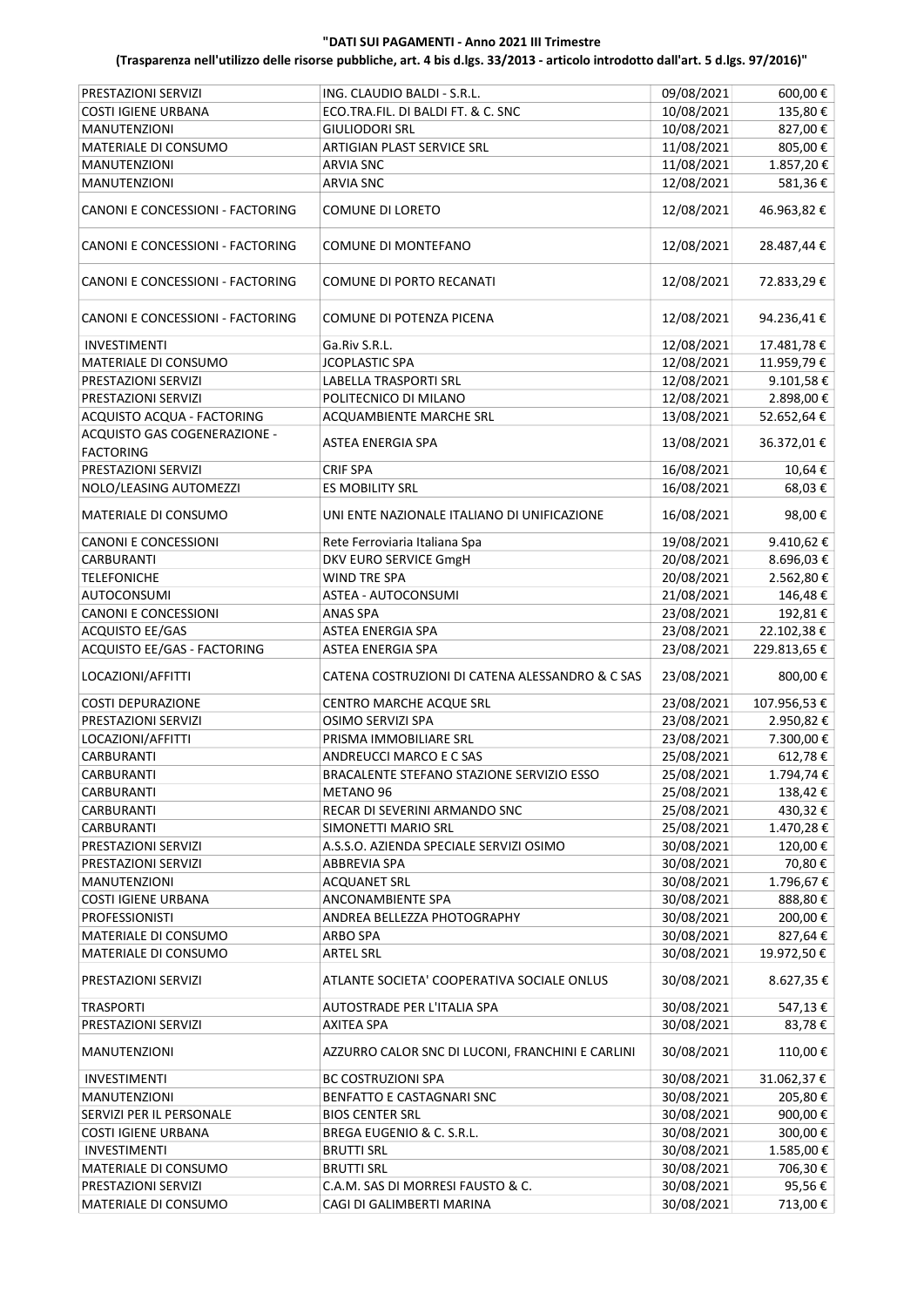| MATERIALE DI CONSUMO       | <b>CAGI SRL</b>                     | 30/08/2021 | 1.460,00 € |
|----------------------------|-------------------------------------|------------|------------|
| MATERIALE DI CONSUMO       | CALCESTRUZZI SPA                    | 30/08/2021 | 1.794,00€  |
| MATERIALE DI CONSUMO       | <b>CAPRIONI SRL</b>                 | 30/08/2021 | 86,07€     |
| <b>COSTI IGIENE URBANA</b> | CARBONAFTA & CARBOMETALLI SRL       | 30/08/2021 | 2.448,24€  |
| MATERIALE DI CONSUMO       | CARLO CAGNONI SPA                   | 30/08/2021 | 1.459,73€  |
| PRESTAZIONI SERVIZI        | CENTRO ASSISTENZA ECOLOGICA SRL     | 30/08/2021 | 1.350,00€  |
| MATERIALE DI CONSUMO       | CENTRO CONTENITORI PLASTICA SRL     | 30/08/2021 | 590,00€    |
| <b>COSTI IGIENE URBANA</b> | CENTRO MARCHE ACQUE SRL             | 30/08/2021 | 426,17€    |
| <b>MANUTENZIONI</b>        | CHIACCHIERA GOMME SRL               | 30/08/2021 | 300,00€    |
| MATERIALE DI CONSUMO       | Colabeton S.r.l.                    | 30/08/2021 | 309,16€    |
| MATERIALE DI CONSUMO       | <b>COMAG-RHO SRL</b>                | 30/08/2021 | 4.369,38€  |
| PRESTAZIONI SERVIZI        | <b>CREDEMTEL SPA</b>                | 30/08/2021 | 5.334,54€  |
|                            |                                     |            |            |
| PRESTAZIONI SERVIZI        | DOGMA SYSTEMS SRL                   | 30/08/2021 | 260,00€    |
| MATERIALE DI CONSUMO       | DORITEC DI STEFANO RESTA            | 30/08/2021 | 2.740,00€  |
| <b>COSTI IGIENE URBANA</b> | <b>ECO CONSUL SURL</b>              | 30/08/2021 | 866,55€    |
| MATERIALE DI CONSUMO       | <b>EDIF SPA</b>                     | 30/08/2021 | 1.138,83€  |
| SOFTWARE                   | EDP SQUARED SRL SEMPLIFICATA        | 30/08/2021 | 510,00€    |
| MATERIALE DI CONSUMO       | EFFEBI SPA                          | 30/08/2021 | 1.531,87€  |
| MATERIALE DI CONSUMO       | EFFELLE SAS Di F. MONTECCHIANI & C. | 30/08/2021 | 914,49€    |
| MATERIALE DI CONSUMO       | ELETTROCHIMICA CECI SPA             | 30/08/2021 | 460,65€    |
| <b>MANUTENZIONI</b>        | ELETTROEFFE SRL                     | 30/08/2021 | 110,00€    |
| MATERIALE DI CONSUMO       | ELETTROMECCANICA DORICA SAS         | 30/08/2021 | 3.850,00€  |
| <b>MANUTENZIONI</b>        | <b>ELLE SRL</b>                     | 30/08/2021 | 2.212,00€  |
| <b>COSTI IGIENE URBANA</b> | <b>ERMES SRL</b>                    | 30/08/2021 | 121,95€    |
| <b>COSTI IGIENE URBANA</b> | ERREBI GRAFICHE RIPESI SRL          | 30/08/2021 | 419,00€    |
| <b>MANUTENZIONI</b>        | F.A.P.I. SRL                        | 30/08/2021 | 720,00€    |
| <b>TRASPORTI</b>           | FERCAM S.P.A.                       | 30/08/2021 | 67,10€     |
| MATERIALE DI CONSUMO       | <b>FITT SPA</b>                     | 30/08/2021 | 841,92€    |
| SOFTWARE                   | FORMULA IMPRESOFT SPA               | 30/08/2021 | 1.605,41€  |
| <b>COSTI IGIENE URBANA</b> | <b>FRANCIONI LUCIANO</b>            | 30/08/2021 | 1.093,50€  |
| MATERIALE DI CONSUMO       | <b>FRANGI SRL</b>                   | 30/08/2021 | 1.452,10€  |
| MATERIALE DI CONSUMO       | <b>GBR ROSSETTO SPA</b>             | 30/08/2021 | 350,41€    |
| MATERIALE DI CONSUMO       | <b>GIACCHE' SRL</b>                 | 30/08/2021 | 172,43€    |
|                            |                                     |            |            |
| MATERIALE DI CONSUMO       | <b>GIACCHETTA MARIO</b>             | 30/08/2021 | 400,00€    |
| <b>COSTI IGIENE URBANA</b> | <b>GIANO SRL</b>                    | 30/08/2021 | 178,35€    |
| NOLO/LEASING AUTOMEZZI     | <b>GILMAR SRL</b>                   | 30/08/2021 | 2.847,98€  |
| <b>MANUTENZIONI</b>        | GOMMAUTO DI PAOLUCCI & C. SNC       | 30/08/2021 | 10.818,99€ |
| NOLO/LEASING AUTOMEZZI     | <b>GORENT SPA</b>                   | 30/08/2021 | 11.300,00€ |
| MATERIALE DI CONSUMO       | <b>GREINER SPA</b>                  | 30/08/2021 | 1.046,60€  |
| MATERIALE DI CONSUMO       | HILTI ITALIA SPA                    | 30/08/2021 | 299,00€    |
| MATERIALE DI CONSUMO       | <b>ICON SNC</b>                     | 30/08/2021 | 1.123,20€  |
| INVESTIMENTI               | <b>IDRAULICA &amp; AMBIENTE SRL</b> | 30/08/2021 | 4.897,04 € |
| PRESTAZIONI SERVIZI        | <b>IMBALPLAST SRL</b>               | 30/08/2021 | 2.080,37€  |
| MATERIALE DI CONSUMO       | IME SERVICE SRL                     | 30/08/2021 | 3.061,00€  |
| MATERIALE DI CONSUMO       | IMETER SRL                          | 30/08/2021 | 5.739,69€  |
| INVESTIMENTI               | <b>IMPIANTI COPPARI AGOSTINO</b>    | 30/08/2021 | 6.205,00€  |
| MATERIALE DI CONSUMO       | <b>ISOLMARCHE SRLS</b>              | 30/08/2021 | 688,90€    |
| MATERIALE DI CONSUMO       | <b>JOOG SRL</b>                     | 30/08/2021 | 894,00€    |
| MATERIALE DI CONSUMO       | <b>KERBEROS SRL</b>                 | 30/08/2021 | 304,40€    |
| MATERIALE DI CONSUMO       | L.P. FERRAMENTA di LUCA PRINCIPI    | 30/08/2021 | 2.245,33 € |
| MATERIALE DI CONSUMO       | <b>LASER UFFICIO SRL</b>            | 30/08/2021 | 574,39€    |
| MATERIALE DI CONSUMO       | LEADER PUBBLICITA' SRL              | 30/08/2021 | 2.119,20€  |
| PRESTAZIONI SERVIZI        | LITARGINI ALVISE                    | 30/08/2021 | 600,00€    |
| MATERIALE DI CONSUMO       | LOGSTOR ITALIA SRL                  | 30/08/2021 | 716,51€    |
| <b>MANUTENZIONI</b>        | M.A.I.D. SRL                        | 30/08/2021 | 1.075,00€  |
| MATERIALE DI CONSUMO       | MANUTAN ITALIA SPA                  | 30/08/2021 | 1.187,00€  |
|                            |                                     |            |            |
| <b>MANUTENZIONI</b>        | MARINELLI GIACOMO                   | 30/08/2021 | 1.024,10€  |
| MATERIALE DI CONSUMO       | MARINELLI PAOLO & C. SNC            | 30/08/2021 | 672,58€    |
| MATERIALE DI CONSUMO       | ME.TE.MA. SRL                       | 30/08/2021 | 600,00€    |
| <b>MANUTENZIONI</b>        | MEDITERRANEA SERVICE SRL            | 30/08/2021 | 3.078,40€  |
| <b>COSTI IGIENE URBANA</b> | MI.VER. SRL                         | 30/08/2021 | 441,85€    |
| <b>COSTI IGIENE URBANA</b> | <b>MST SRL</b>                      | 30/08/2021 | 14.562,76€ |
| MATERIALE DI CONSUMO       | <b>NABIOTECH SRL</b>                | 30/08/2021 | 1.188,00 € |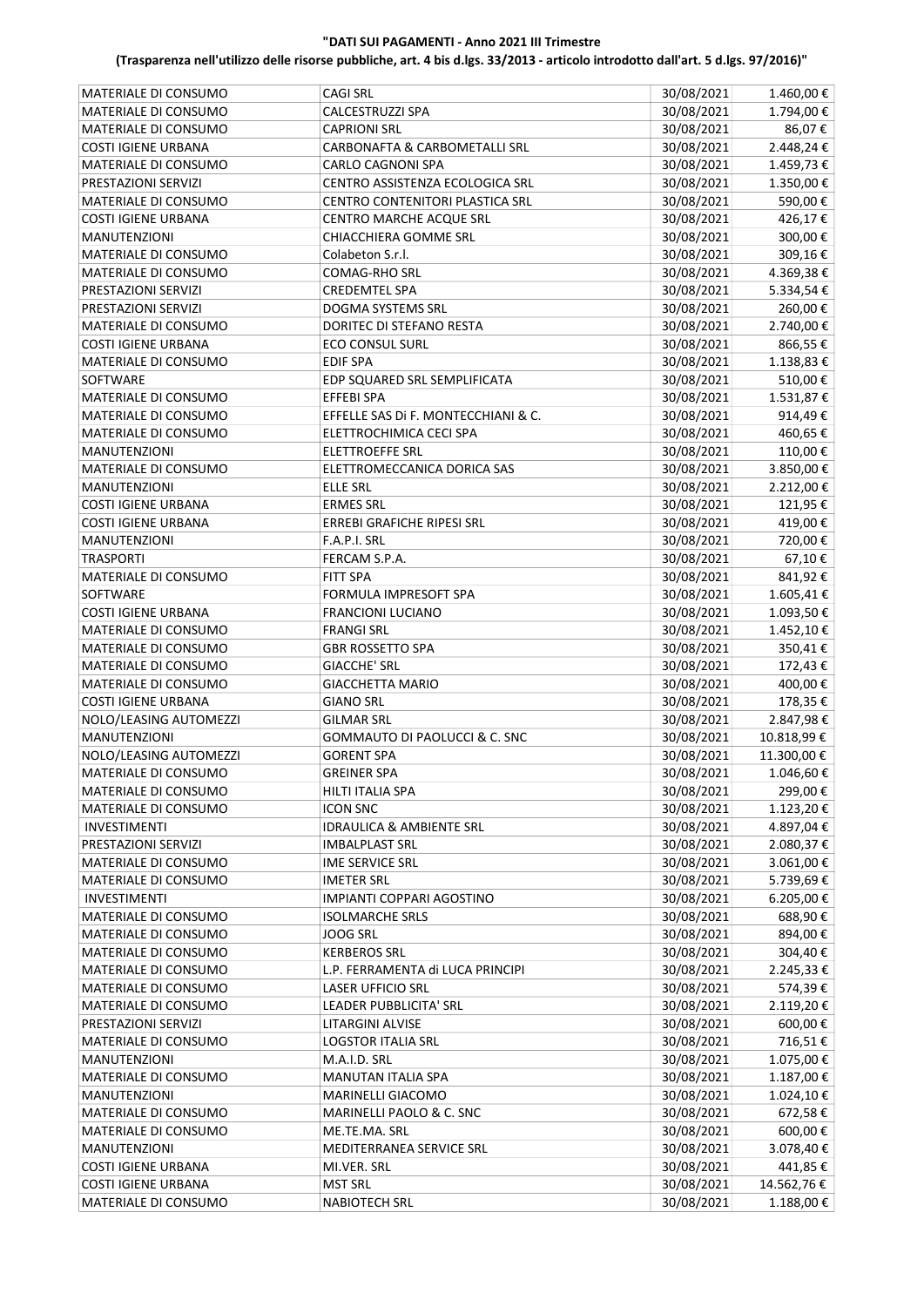| <b>TELEFONICHE</b>               | NETOIP.COM SRL                                                                  | 30/08/2021 | 223,94€     |
|----------------------------------|---------------------------------------------------------------------------------|------------|-------------|
| MATERIALE DI CONSUMO             | <b>NTI-NKE SRL</b>                                                              | 30/08/2021 | 810,00€     |
| <b>MANUTENZIONI</b>              | NUOVA CARROZZERIA ADRIATICA SNC                                                 | 30/08/2021 | 169,98€     |
| MATERIALE DI CONSUMO             | O.R.D.I. SAS DI MARCHIONNE G. & C.                                              | 30/08/2021 | 324,22€     |
| <b>MANUTENZIONI</b>              | <b>OPI SRL</b>                                                                  | 30/08/2021 | 109,20€     |
| ALTRE FORNIT. RESIDUALI          | OSIMO SERVIZI SPA                                                               | 30/08/2021 | 5.000,00€   |
| <b>MANUTENZIONI</b>              | OSIMO SERVIZI SPA                                                               | 30/08/2021 | 672,00€     |
| <b>MANUTENZIONI</b>              | PARADIGMA DI MASSIMO PIERMARIA                                                  | 30/08/2021 | 400,00€     |
| <b>COSTI IGIENE URBANA</b>       | PAVONI ROSSANO SRL                                                              | 30/08/2021 | 1.389,80€   |
| MATERIALE DI CONSUMO             | PIETRO FIORENTINI SPA                                                           | 30/08/2021 | 3.792,20€   |
| <b>MANUTENZIONI</b>              | PIRANI SAS DI PIRANI DAMIANO E C.                                               | 30/08/2021 | 385,00€     |
|                                  |                                                                                 |            |             |
| MATERIALE DI CONSUMO             | PIRANI SAS DI PIRANI DAMIANO E C.                                               | 30/08/2021 | 2.900,00 €  |
| PRESTAZIONI SERVIZI              | PRESSCOM SRL                                                                    | 30/08/2021 | 2.970,00 €  |
| NOLO/LEASING AUTOMEZZI           | PROGRAM DI AUTONOLEGGIO FIORENTINO SRL                                          | 30/08/2021 | 6.764,59€   |
| MATERIALE DI CONSUMO             | <b>RACI SRL</b>                                                                 | 30/08/2021 | 1.220,00 €  |
| PRESTAZIONI SERVIZI              | RECAR DI SEVERINI ARMANDO SNC                                                   | 30/08/2021 | 24,59€      |
| MATERIALE DI CONSUMO             | REMATARLAZZI SPA                                                                | 30/08/2021 | 9.924,95€   |
| <b>COSTI IGIENE URBANA</b>       | RIECO SPA                                                                       | 30/08/2021 | 987,50€     |
| PRESTAZIONI SERVIZI              | RINA SERVICES SPA                                                               | 30/08/2021 | 550,00€     |
| MATERIALE DI CONSUMO             | SAINT-GOBAIN PAM ITALIA SPA                                                     | 30/08/2021 | 1.547,68€   |
| MATERIALE DI CONSUMO             | <b>SAUBER &amp; SAUBER SRLS</b>                                                 | 30/08/2021 | 950,00€     |
| MATERIALE DI CONSUMO             | SEAR SNC DI BRACONI G. & M.                                                     | 30/08/2021 | 2.807,07€   |
| <b>MANUTENZIONI</b>              | SEBACH SPA                                                                      | 30/08/2021 | 536,00€     |
| <b>MANUTENZIONI</b>              | <b>SILWA SRL</b>                                                                | 30/08/2021 | 23,12€      |
| MATERIALE DI CONSUMO             | <b>SILWA SRL</b>                                                                | 30/08/2021 | 3.091,29€   |
| MATERIALE DI CONSUMO             | SIR SAFETY SYSTEM SPA UNIPERSONALE                                              | 30/08/2021 | 278,00€     |
| <b>MANUTENZIONI</b>              | STACCHIETTI SERVICE SRL                                                         | 30/08/2021 | 955,00€     |
| <b>COSTI IGIENE URBANA</b>       | T.M. DI EREDI MARCHIONNI NELLO & C. SRL                                         | 30/08/2021 | 2.332,00 €  |
| SOFTWARE                         | TALEA CONSULTING SRL                                                            | 30/08/2021 | 487,50€     |
| <b>MANUTENZIONI</b>              | <b>TCS SRL</b>                                                                  | 30/08/2021 | 567,13€     |
|                                  |                                                                                 |            |             |
| <b>TRASPORTI</b>                 | TELEPASS SPA                                                                    | 30/08/2021 | 6,20€       |
| SOFTWARE                         | TERRANOVA SRL                                                                   | 30/08/2021 | 855,26€     |
| MATERIALE DI CONSUMO             | TESI SPA                                                                        | 30/08/2021 | 3.411,00 €  |
| MATERIALE DI CONSUMO             | THERMOVAPOR SRL                                                                 | 30/08/2021 | 2.866,94€   |
| MATERIALE DI CONSUMO             | <b>TIFERNOGAS SRL</b>                                                           | 30/08/2021 | 98,00€      |
| <b>TELEFONICHE</b>               | <b>TIM SPA</b>                                                                  | 30/08/2021 | 166,80€     |
| <b>TELEFONICHE</b>               | TIM SPA                                                                         | 30/08/2021 | 132,00€     |
| MATERIALE DI CONSUMO             | <b>TJ POINT SRL</b>                                                             | 30/08/2021 | 780,00€     |
| <b>TRASPORTI</b>                 | TNT GLOBAL EXPRESS SPA                                                          | 30/08/2021 | 49,08€      |
| MATERIALE DI CONSUMO             | <b>TRAITAL SRL</b>                                                              | 30/08/2021 | 1.103,40€   |
| <b>COSTI IGIENE URBANA</b>       | TRASPORTI ECOLOGICI CIRIONI ARDUINO SRL                                         | 30/08/2021 | 817,50€     |
| <b>TRASPORTI</b>                 | TRK SRL                                                                         | 30/08/2021 | 1.503,50€   |
| PRESTAZIONI SERVIZI              | UTILITEAM CO. SRL                                                               | 30/08/2021 | 2.250,00 €  |
| MATERIALE DI CONSUMO             | VE.MA.PLA. SRL                                                                  | 30/08/2021 | 426,00€     |
| PRESTAZIONI SERVIZI              | VEDETTA 2 MONDIALPOL SPA                                                        | 30/08/2021 | 750,00€     |
| MATERIALE DI CONSUMO             | VIVAX SRL                                                                       | 30/08/2021 | 150,00€     |
| MATERIALE DI CONSUMO             | <b>WATERTECH SPA</b>                                                            | 30/08/2021 | 2.792,00€   |
| MATERIALE DI CONSUMO             | <b>WURTH SRL</b>                                                                | 30/08/2021 | 423,64 €    |
| MATERIALE DI CONSUMO             | XYLEM WATER SOLUTIONS ITALIA SRL                                                | 30/08/2021 | 4.253,00 €  |
| <b>MANUTENZIONI</b>              | Z.P.Z. MACCHINE AGRICOLE SRL                                                    | 30/08/2021 | 280,00€     |
| COSTI IGIENE URBANA - FACTORING  | AIMAG SPA                                                                       | 31/08/2021 | 9.960,30€   |
| NOLO/LEASING AUTOMEZZI           | ALD AUTOMOTIVE ITALIA SRL                                                       | 31/08/2021 | 488,79€     |
|                                  |                                                                                 |            |             |
| LAVORO INTERINALE                | ALI AGENZIA PER IL LAVORO SPA<br>AMBIENTE LABORATORIO ANALISI DI CAPPELLA G.&C. | 31/08/2021 | 57.551,50€  |
| <b>ANALISI - FACTORING</b>       | SAS                                                                             | 31/08/2021 | 4.715,53€   |
| <b>COSTI IGIENE URBANA</b>       | ASET spa                                                                        | 31/08/2021 | 13.265,97€  |
| <b>COSTI IGIENE URBANA</b>       | AZIENDA SERVIZI AMBIENTALI SRL                                                  | 31/08/2021 | 16.300,89€  |
| MATERIALE DI CONSUMO - FACTORING | BASSANI ALESSANDRO SRL                                                          | 31/08/2021 | 12.199,20€  |
| CARBURANTI - FACTORING           | CARBONAFTA & CARBOMETALLI SRL                                                   | 31/08/2021 | 37.743,64 € |
| COSTI IGIENE URBANA - FACTORING  | CIR33 SERVIZI S.R.L.                                                            | 31/08/2021 | 48.611,02€  |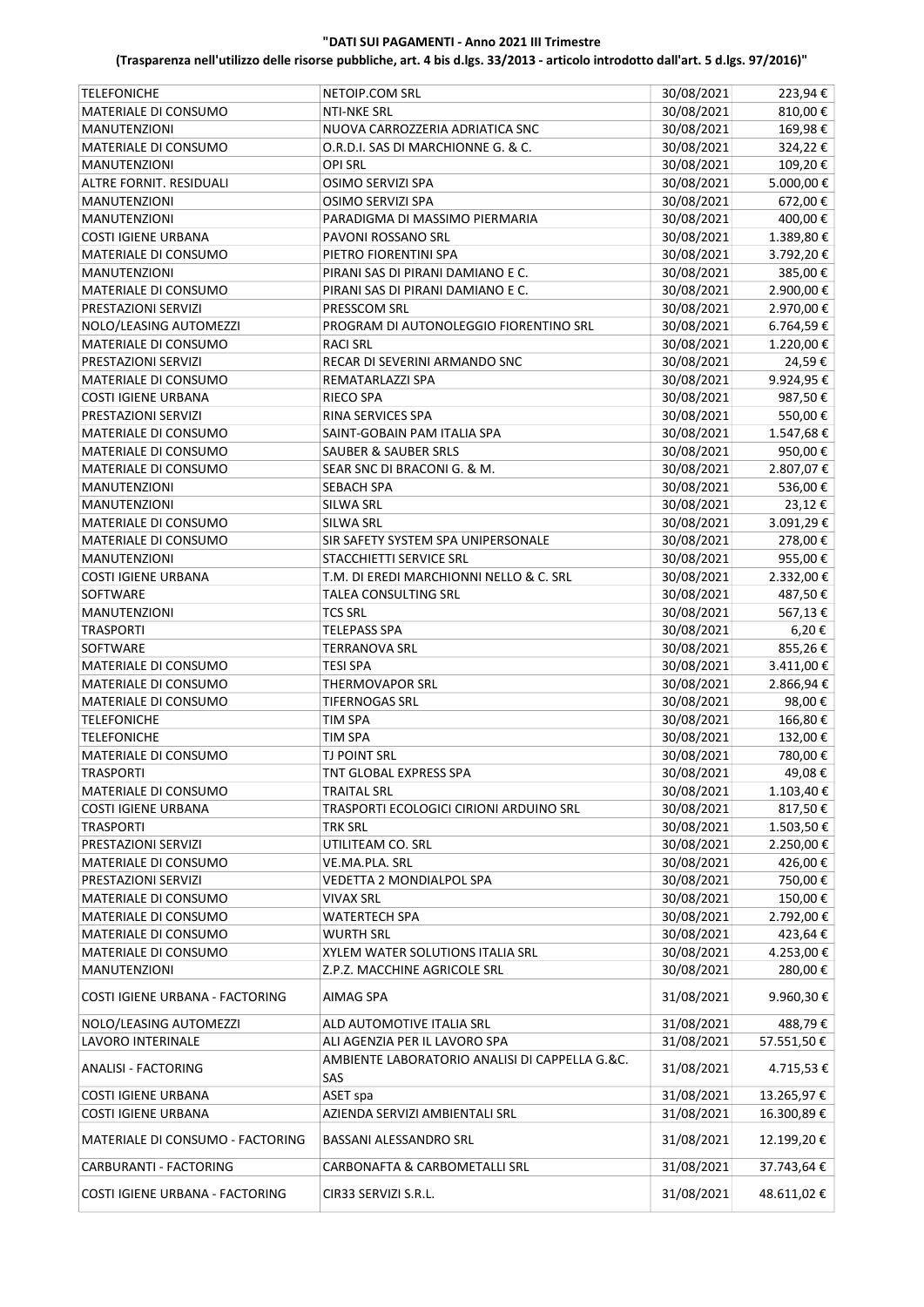| <b>ANALISI - FACTORING</b>       | CONSULCHIMICA AMBIENTE SRL                                | 31/08/2021 | 10.874,75 € |
|----------------------------------|-----------------------------------------------------------|------------|-------------|
| COSTI IGIENE URBANA - FACTORING  | Differenziando s.r.l.                                     | 31/08/2021 | 6.020,00€   |
| PRESTAZIONI SERVIZI              | DISTRIBUZIONE ELETTRICA ADRIATICA SPA                     | 31/08/2021 | 723,91€     |
| MANUTENZIONI - FACTORING         | F.C. SNC DI FALASCONI & CUPIDO                            | 31/08/2021 | 19.592,91€  |
| COSTI IGIENE URBANA - FACTORING  | <b>FERTITALIA SRL</b>                                     | 31/08/2021 | 11.437,92€  |
| MATERIALE DI CONSUMO             | FIP FORMATURA INIEZIONE POLIMERI SPA                      | 31/08/2021 | 1.699,47€   |
| MATERIALE DI CONSUMO - FACTORING | <b>FITT SPA</b>                                           | 31/08/2021 | 8.028,00€   |
| INVESTIMENTI - FACTORING         | <b>FRANCINELLA ENRICO SRL</b>                             | 31/08/2021 | 7.717,34€   |
| MATERIALE DI CONSUMO - FACTORING | <b>GEOBRUGG ITALIA S.R.L.</b>                             | 31/08/2021 | 24.453,00 € |
| MATERIALE DI CONSUMO - FACTORING | IDROTHERM 2000 S.p.A. a Socio Unico                       | 31/08/2021 | 10.519,11€  |
| PRESTAZIONI SERVIZI - FACTORING  | IMPRESA DI PULIZIE SABBATINI F. & C SNC                   | 31/08/2021 | 4.618,00 €  |
| <b>INVESTIMENTI</b>              | <b>IMPRESA EDILE 2C</b>                                   | 31/08/2021 | 1.800,00€   |
| COSTI IGIENE URBANA - FACTORING  | IMPRESA SANGALLI GIANCARLO & C. SRL                       | 31/08/2021 | 6.280,50€   |
| MANUTENZIONI - FACTORING         | <b>INTERGEN SPA</b>                                       | 31/08/2021 | 19.250,00€  |
| MANUTENZIONI - FACTORING         | ITALSPURGO SRL UNIPERSONALE                               | 31/08/2021 | 5.652,50€   |
| PRESTAZIONI SERVIZI - FACTORING  | KLEINE KESSEL S.R.L.                                      | 31/08/2021 | 11.628,00€  |
| MATERIALE DI CONSUMO             | MADDALENA SPA                                             | 31/08/2021 | 308,00€     |
| MATERIALE DI CONSUMO - FACTORING | MESURA METERING S.R.L.                                    | 31/08/2021 | 22.890,00€  |
| COSTI IGIENE URBANA - FACTORING  | <b>MST SRL</b>                                            | 31/08/2021 | 25.843,73€  |
| PRESTAZIONI SERVIZI              | RENTOKIL INITIAL ITALIA SPA                               | 31/08/2021 | 292,70€     |
| MATERIALE DI CONSUMO - FACTORING | <b>RICCINI SRL</b>                                        | 31/08/2021 | 7.276,80€   |
| COSTI IGIENE URBANA - FACTORING  | SALERNO PIETRO SRL                                        | 31/08/2021 | 14.202,50€  |
| INVESTIMENTI - FACTORING         | SAVI ENRICO                                               | 31/08/2021 | 38.524,04€  |
| NOLO/LEASING AUTOMEZZI           | Sifà S.p.A.                                               | 31/08/2021 | 909,00€     |
| PRESTAZIONI SERVIZI - FACTORING  | <b>TANGHERLINI MIRCO</b>                                  | 31/08/2021 | 16.380,00€  |
| NOLO/LEASING AUTOMEZZI           | ALBA LEASING S.P.A.                                       | 01/09/2021 | 1.714,65 €  |
| NOLO/LEASING AUTOMEZZI           | ARVAL SERVICE LEASE ITALIA SPA                            | 01/09/2021 | 7.324,14€   |
| NOLO/LEASING AUTOMEZZI           | <b>BNL LEASING SPA</b>                                    | 01/09/2021 | 5.954,88€   |
| NOLO/LEASING AUTOMEZZI           | <b>ICCREA BANCAIMPRESA SPA</b>                            | 01/09/2021 | 7.072,00 €  |
| SERVIZI ALLA CLIENTELA           | ANDREANI TRIBUTI SRL                                      | 03/09/2021 | 487,16€     |
| <b>PROFESSIONISTI</b>            | <b>ANDREONI ROBERTO</b>                                   | 03/09/2021 | 672,80€     |
| MATERIALE DI CONSUMO             | CONSORZIO AGRARIO PROVINCIALE DI ANCONA                   | 03/09/2021 | 5,91€       |
| LOCAZIONI/AFFITTI                | FONDAZIONE OPERE LAICHE LAURETANE E CASA<br><b>HERMES</b> | 03/09/2021 | 702,10€     |
| <b>PROFESSIONISTI</b>            | <b>GATTO MASSIMILIANO</b>                                 | 03/09/2021 | 795,60€     |
| LOCAZIONI/AFFITTI                | <b>LUZI GIORGIO</b>                                       | 03/09/2021 | 484,41€     |
| <b>PROFESSIONISTI</b>            | MASTROVINCENZO LUCIANO                                    | 03/09/2021 | 5.344,00 €  |
| <b>PROFESSIONISTI</b>            | ORPIANESI CARLO                                           | 03/09/2021 | 1.531,59€   |
| <b>PROFESSIONISTI</b>            | PERUZZI SERGIO                                            | 03/09/2021 | 417,51€     |
| <b>PROFESSIONISTI</b>            | PROG&CONS SAS                                             | 03/09/2021 | 9.169,08€   |
| LOCAZIONI/AFFITTI                | SDRUBOLINI CECILIA                                        | 03/09/2021 | 306,08€     |
| <b>PROFESSIONISTI</b>            | STUDIO ASSOCIATO ING. FERRETTI & P.I. CAPODACQUA          | 03/09/2021 | 512,73€     |
| <b>PROFESSIONISTI</b>            | Studio Legale Prof. Avv. Maurizio Cinelli                 | 03/09/2021 | 2.458,24 €  |
| <b>COSTI IGIENE URBANA</b>       | <b>COREPLA</b>                                            | 06/09/2021 | 3.779,63€   |
| CARBURANTI                       | DKV EURO SERVICE GmgH                                     | 06/09/2021 | 7.934,64 €  |
| <b>COSTI IGIENE URBANA</b>       | ECO.TRA.FIL. DI BALDI FT. & C. SNC                        | 06/09/2021 | 440,65 €    |
| MATERIALE DI CONSUMO             | <b>MENGONI SERVICE SRL</b>                                | 06/09/2021 | 325,85€     |
| INVESTIMENTI                     | SCHIAVONI ANDREA                                          | 06/09/2021 | 3.236,84€   |
| SERVIZI PER IL PERSONALE         | SODEXO BENEFITS E REWARDS SERVICES ITALIA SRL             | 06/09/2021 | 8.259,30€   |
| <b>MANUTENZIONI</b>              | TIM SPA                                                   | 06/09/2021 | 23,07€      |
| <b>PROFESSIONISTI</b>            | <b>VIRGINI PAOLO</b>                                      | 06/09/2021 | 1.022,00 €  |
|                                  |                                                           |            |             |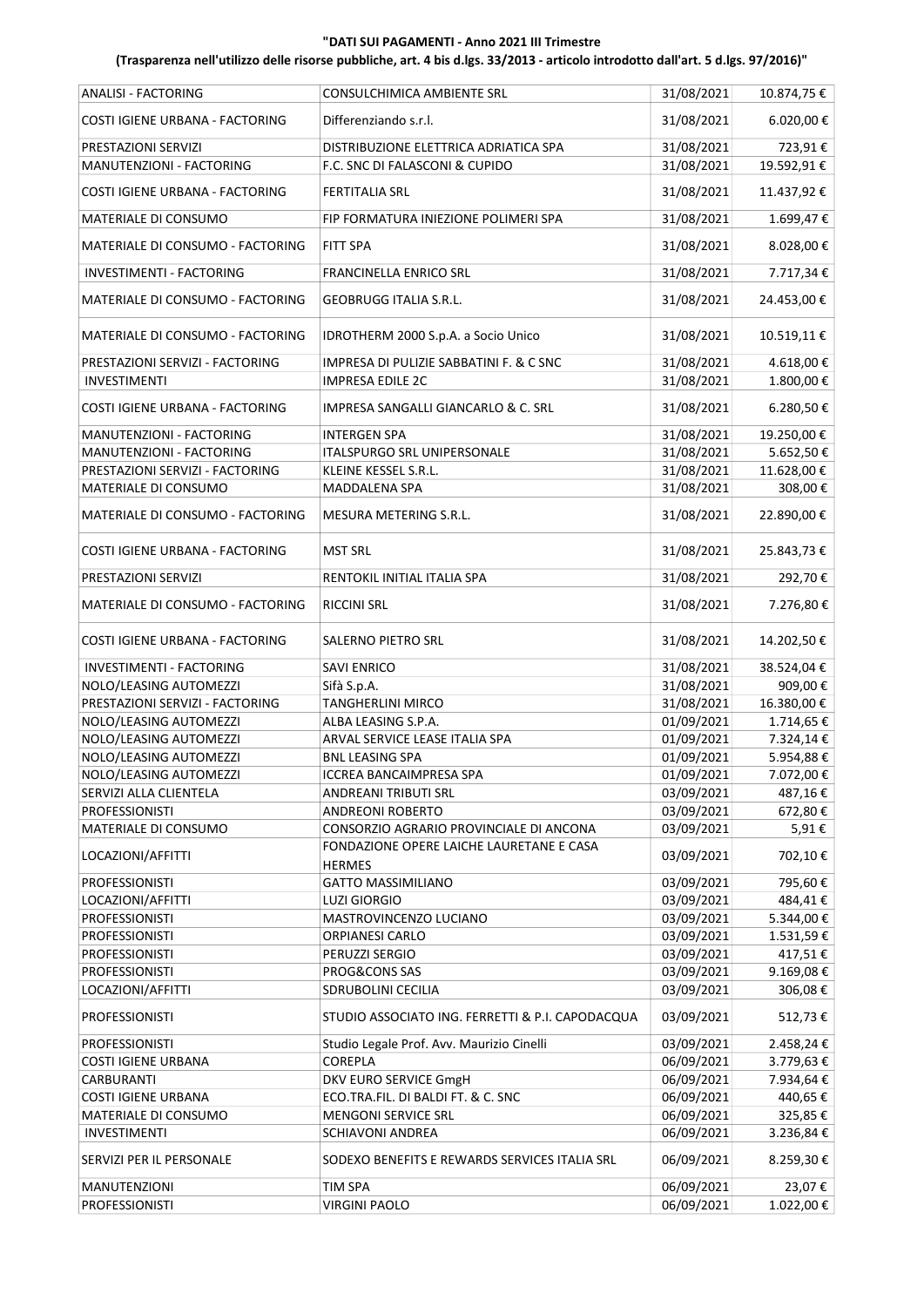| ALTRE FORNIT. RESIDUALI      | ASS.ORNITOLOGICA RECANATESE VALMUSONE                        | 07/09/2021 | 500,00€        |
|------------------------------|--------------------------------------------------------------|------------|----------------|
| <b>AUTOCONSUMI</b>           | ASTEA - AUTOCONSUMI                                          | 07/09/2021 | 5.639,27€      |
| <b>COSTI IGIENE URBANA</b>   | GARDEN'S MASTERS S.N.C. DI SDRUBOLINI MATTEO &<br><b>RAP</b> | 07/09/2021 | 3.600,00€      |
| <b>AUTOCONSUMI</b>           | ASTEA - AUTOCONSUMI                                          | 08/09/2021 | 1.024,99€      |
| MATERIALE DI CONSUMO         | IMPIANTI COPPARI AGOSTINO                                    | 09/09/2021 | 5.088,00 €     |
| <b>INVESTIMENTI</b>          | <b>SAVI ENRICO</b>                                           | 09/09/2021 | 33.634,11€     |
| ACQUISTO GAS COGENERAZIONE - |                                                              |            |                |
| <b>FACTORING</b>             | ASTEA ENERGIA SPA                                            | 10/09/2021 | 41.891,56€     |
| LOCAZIONI/AFFITTI            | CATENA COSTRUZIONI DI CATENA ALESSANDRO & C SAS              | 10/09/2021 | 400,00€        |
| SERVIZI PER IL PERSONALE     | <b>DOCEO GROUP SRL</b>                                       | 10/09/2021 | 1.570,00€      |
| PRESTAZIONI SERVIZI          | RISK ANALYSIS & MANAGEMENT SRL                               | 10/09/2021 | 2.265,71€      |
|                              |                                                              |            |                |
| <b>TELEFONICHE</b>           | <b>TIM SPA</b>                                               | 10/09/2021 | 5.419,88€      |
| SERVIZI PER IL PERSONALE     | <b>WELFAREBIT SRL</b>                                        | 10/09/2021 | 361,11€        |
| PRESTAZIONI SERVIZI          | <b>DELOITTE &amp; TOUCHE SPA</b>                             | 13/09/2021 | 6.925,00 €     |
| <b>CANONI E CONCESSIONI</b>  | <b>ARPA MARCHE</b>                                           | 14/09/2021 | 270,00€        |
| <b>INVESTIMENTI</b>          | CO.M.A.R. SAS DI RAMAZZOTTI & C.                             | 14/09/2021 | 2.594,11€      |
| <b>MANUTENZIONI</b>          | CO.M.A.R. SAS DI RAMAZZOTTI & C.                             | 14/09/2021 | 160,00€        |
| <b>MANUTENZIONI</b>          | FRINGUELLI di FRINGUELLI MAURO                               | 14/09/2021 | 355,00€        |
| <b>MANUTENZIONI</b>          | <b>GIAMPAOLI SRL</b>                                         | 14/09/2021 | 287,00€        |
| <b>MANUTENZIONI</b>          | GOMMAUTO DI PAOLUCCI & C. SNC                                | 14/09/2021 | 90,00€         |
| <b>INVESTIMENTI</b>          | <b>MAC SRL</b>                                               | 14/09/2021 | 4.602,00 €     |
| <b>MANUTENZIONI</b>          | <b>MAC SRL</b>                                               | 14/09/2021 | 626,00€        |
| <b>MANUTENZIONI</b>          | <b>MORETTI ANTONIO &amp; C. SNC</b>                          | 14/09/2021 | $2.613,44 \t€$ |
| <b>MANUTENZIONI</b>          | NUOVA CARROZZERIA ADRIATICA SNC                              | 14/09/2021 | 1.949,00€      |
| MATERIALE DI CONSUMO         | TERMOTECNICA DM SNC DI ACCIARRI D. & STACCHIOTTI             | 14/09/2021 | 31,37€         |
|                              | М.                                                           |            |                |
| <b>MANUTENZIONI</b>          | Z.P.Z. MACCHINE AGRICOLE SRL                                 | 14/09/2021 | 330,00€        |
| ACQUISTO ACQUA - FACTORING   | ACQUAMBIENTE MARCHE SRL                                      | 15/09/2021 | 52.297,74€     |
| PRESTAZIONI SERVIZI          | <b>ARDESIA SRL</b>                                           | 15/09/2021 | 25,00€         |
| PRESTAZIONI SERVIZI          | <b>FEDERPRIVACY</b>                                          | 15/09/2021 | 124,44 €       |
| <b>TELEFONICHE</b>           | <b>GO INTERNET SPA</b>                                       | 15/09/2021 | 75,00€         |
| NOLO/LEASING AUTOMEZZI       | <b>ES MOBILITY SRL</b>                                       | 16/09/2021 | 68,03€         |
| LOCAZIONI/AFFITTI            | IMMOBILIARE BATTISTELLI SRL                                  | 16/09/2021 | 535,24€        |
| PRESTAZIONI SERVIZI          | ING. CLAUDIO BALDI - S.R.L.                                  | 16/09/2021 | 1.602,00€      |
| MATERIALE DI CONSUMO         | <b>ARTEL SRL</b>                                             | 17/09/2021 | 19.972,50€     |
| MATERIALE DI CONSUMO         | F.A.P.I. SRL                                                 | 17/09/2021 | 815,00€        |
| MATERIALE DI CONSUMO         | HYDRO INGEGNERIA - SOC. COOP.                                | 17/09/2021 | 48.500,00 €    |
| MATERIALE DI CONSUMO         | XYLEM WATER SOLUTIONS ITALIA SRL                             | 17/09/2021 | 3.308,82€      |
|                              |                                                              |            |                |
| CARBURANTI                   | DKV EURO SERVICE GmgH                                        | 20/09/2021 | 8.192,09€      |
| PRESTAZIONI SERVIZI          | INPS ISTITUTO NAZIONALE PREVIDENZA SOCIALE                   | 20/09/2021 | 116,37€        |
| INTERESSI/COMMISSIONI        | NEXI PAYMENTS SPA                                            | 20/09/2021 | 43,00€         |
| <b>COSTI IGIENE URBANA</b>   | RIECO SPA                                                    | 20/09/2021 | 616,00€        |
| <b>TELEFONICHE</b>           | WIND TRE SPA                                                 | 20/09/2021 | 3.048,08€      |
| <b>ACQUISTO EE/GAS</b>       | ASTEA ENERGIA SPA                                            | 21/09/2021 | 17.322,99€     |
| ACQUISTO EE/GAS - FACTORING  | ASTEA ENERGIA SPA                                            | 21/09/2021 | 242.418,74€    |
| <b>COSTI DEPURAZIONE</b>     | CENTRO MARCHE ACQUE SRL                                      | 21/09/2021 | 113.270,28€    |
| MATERIALE DI CONSUMO         | <b>GMA CONTROLS SRL</b>                                      | 21/09/2021 | 14.912,00 €    |
| MATERIALE DI CONSUMO         | KAMSTRUP ITALY S.R.L.                                        | 21/09/2021 | 39.900,00 €    |
| MATERIALE DI CONSUMO         | REVOLT SRL                                                   | 21/09/2021 | 4.000,00 €     |
| <b>COSTI IGIENE URBANA</b>   | RIECO SPA                                                    | 21/09/2021 | 2.436,50€      |
| MATERIALE DI CONSUMO         | PR INDUSTRIAL SRL                                            | 23/09/2021 | 74.364,00 €    |
| SERVIZI PER IL PERSONALE     | Laboratorio Analisi Del Piano s.r.l.                         | 27/09/2021 | 20,00€         |
|                              |                                                              |            |                |
| PRESTAZIONI SERVIZI          | EDA PRO srl                                                  | 28/09/2021 | 216,00€        |
| MATERIALE DI CONSUMO         | ELETTROMECCANICA FAGGIOLATI SRL                              | 28/09/2021 | 4.721,00 €     |
| <b>COSTI IGIENE URBANA</b>   | <b>ERMES SRL</b>                                             | 28/09/2021 | 129,15 €       |
| <b>COSTI IGIENE URBANA</b>   | <b>GIANO SRL</b>                                             | 28/09/2021 | 109,80€        |
| <b>TELEFONICHE</b>           | VODAFONE ITALIA S.P.A.                                       | 28/09/2021 | 3,90€          |
| PRESTAZIONI SERVIZI          | ABBREVIA SPA                                                 | 29/09/2021 | 118,00 €       |
| <b>MANUTENZIONI</b>          | <b>ACQUANET SRL</b>                                          | 29/09/2021 | 1.796,66€      |
| <b>MANUTENZIONI</b>          | <b>ADRIACAR SRL</b>                                          | 29/09/2021 | 436,39€        |
| MATERIALE DI CONSUMO         | AIMAG SPA                                                    | 29/09/2021 | 12.960,80€     |
|                              |                                                              |            |                |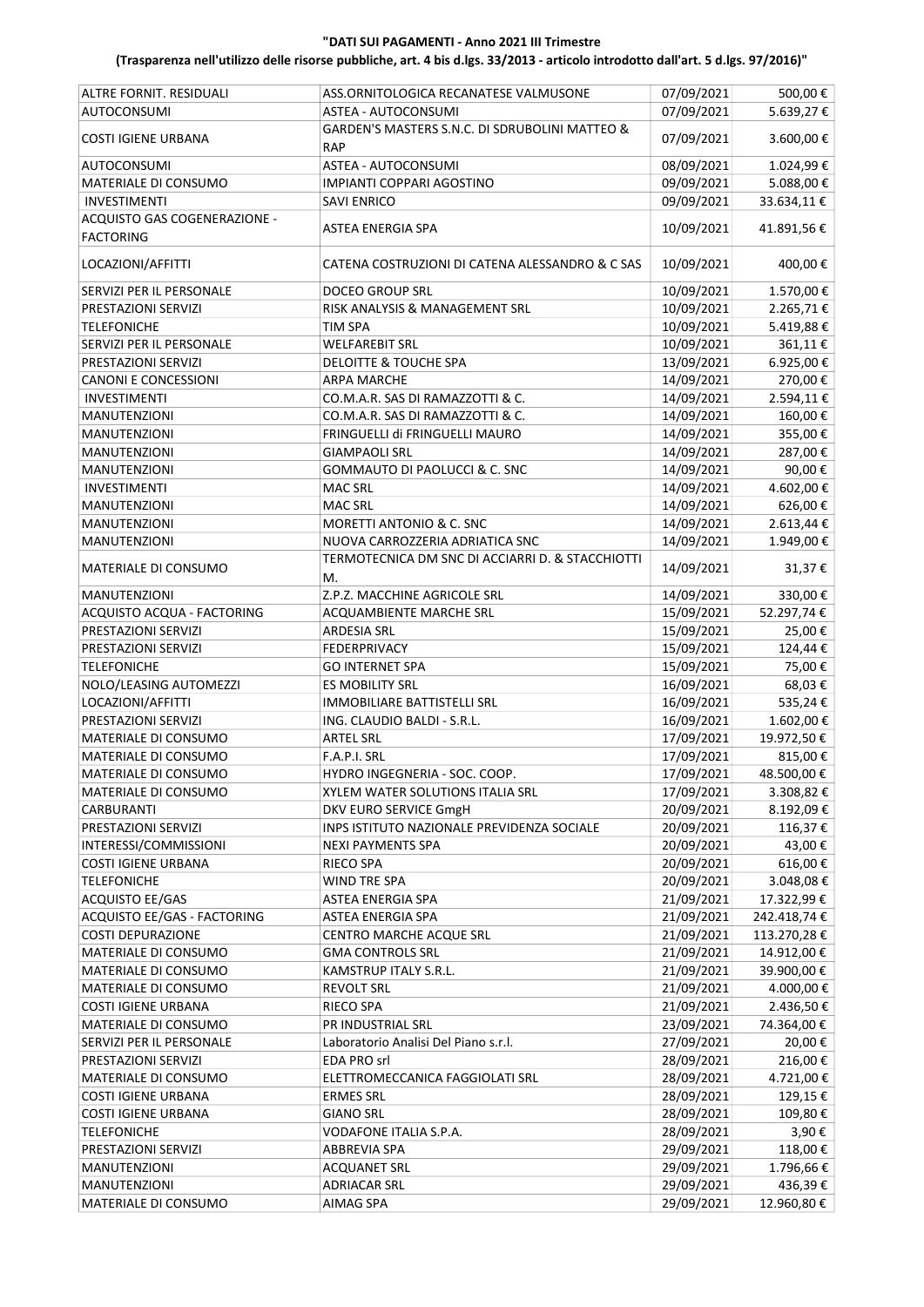| LAVORO INTERINALE          | ALI AGENZIA PER IL LAVORO SPA                                | 29/09/2021 | 51.843,19€  |
|----------------------------|--------------------------------------------------------------|------------|-------------|
| <b>ANALISI</b>             | AMBIENTE LABORATORIO ANALISI DI CAPPELLA G.&C.               | 29/09/2021 | 5.680,73€   |
|                            | SAS                                                          |            |             |
| <b>COSTI IGIENE URBANA</b> | ANCONAMBIENTE SPA                                            | 29/09/2021 | 1.403,00 €  |
| MATERIALE DI CONSUMO       | ANDREANI TRIBUTI SRL                                         | 29/09/2021 | 9.000,00€   |
| MATERIALE DI CONSUMO       | <b>ANONIMA BITUMI SRL</b>                                    | 29/09/2021 | 1.132,50€   |
| MATERIALE DI CONSUMO       | <b>ARCHIVI SERVICE SRL</b>                                   | 29/09/2021 | 4.835,60€   |
| MATERIALE DI CONSUMO       | ARS COMM SRL                                                 | 29/09/2021 | 5.940,00€   |
| PRESTAZIONI SERVIZI        | ATLANTE SOCIETA' COOPERATIVA SOCIALE ONLUS                   | 29/09/2021 | 5.595,25€   |
| PRESTAZIONI SERVIZI        | Autoscuola Recanatese Di Scarponi Silvano & C. Snc           | 29/09/2021 | 89,58€      |
| PRESTAZIONI SERVIZI        | <b>AXITEA SPA</b>                                            | 29/09/2021 | 2.320,28€   |
| <b>COSTI IGIENE URBANA</b> | AZIENDA SERVIZI AMBIENTALI SRL                               | 29/09/2021 | 9.202,05€   |
| PRESTAZIONI SERVIZI        | AZIENDA SPECIALE DELLA CAMERA DI COMMERCIO DI<br><b>ASTI</b> | 29/09/2021 | 1.380,00€   |
| MATERIALE DI CONSUMO       | <b>AZOLVER ITALIA SRL</b>                                    | 29/09/2021 | 327,00€     |
| SERVIZI PER IL PERSONALE   | <b>BIOS CENTER SRL</b>                                       | 29/09/2021 | 2.488,00 €  |
| SERVIZI PER IL PERSONALE   | BIOS SAS DI ALESSANDRINI FRANCESCA & C.                      | 29/09/2021 | 1.116,67€   |
| PRESTAZIONI SERVIZI        | BM GRAFICA DI MASSIMO BAZZURRI                               | 29/09/2021 | 238,00€     |
| MATERIALE DI CONSUMO       | <b>BONTEMPI MICHELE SRL</b>                                  | 29/09/2021 | 481,20€     |
| <b>INVESTIMENTI</b>        | <b>BRAVI SRL</b>                                             | 29/09/2021 | 850,00€     |
| <b>COSTI IGIENE URBANA</b> | <b>BRUTTI SRL</b>                                            | 29/09/2021 | 372,80€     |
| PRESTAZIONI SERVIZI        | BT & T CONSULENZA S.R.L.                                     | 29/09/2021 | 7.700,00 €  |
| PRESTAZIONI SERVIZI        | C.A.M. SAS DI MORRESI FAUSTO & C.                            | 29/09/2021 | 591,00€     |
| MATERIALE DI CONSUMO       | CAGI DI GALIMBERTI MARINA                                    | 29/09/2021 | 584,20€     |
| MATERIALE DI CONSUMO       | CALCESTRUZZI SPA                                             | 29/09/2021 | 1.445,00 €  |
| MANUTENZIONI               | CAPPELLA SCAVI DI CAPPELLA GIANLUCA                          | 29/09/2021 | 130,00€     |
| CARBURANTI                 | CARBONAFTA & CARBOMETALLI SRL                                | 29/09/2021 | 32.051,30€  |
| <b>COSTI IGIENE URBANA</b> | CARBONAFTA & CARBOMETALLI SRL                                | 29/09/2021 | 1.561,89€   |
| MATERIALE DI CONSUMO       | CARLO CAGNONI SPA                                            | 29/09/2021 | 1.586,84€   |
| <b>MANUTENZIONI</b>        | CARPENTERIA METALLICA SRL UNIPERSONALE                       | 29/09/2021 | 150,00€     |
| PRESTAZIONI SERVIZI        | CENTRO ASSISTENZA ECOLOGICA SRL                              | 29/09/2021 | 1.651,25€   |
| <b>COSTI IGIENE URBANA</b> | CENTRO MARCHE ACQUE SRL                                      | 29/09/2021 | 434,50€     |
| MATERIALE DI CONSUMO       | <b>CEVAN SRL</b>                                             | 29/09/2021 | 3.750,00€   |
| <b>MANUTENZIONI</b>        | CHIACCHIERA GOMME SRL                                        | 29/09/2021 | 355,50€     |
| <b>COSTI IGIENE URBANA</b> | CIR33 SERVIZI S.R.L.                                         | 29/09/2021 | 49.549,88€  |
| MATERIALE DI CONSUMO       | <b>CISA SPA</b>                                              | 29/09/2021 | 4.227,54€   |
| <b>MANUTENZIONI</b>        | CO.M.A.R. SAS DI RAMAZZOTTI & C.                             | 29/09/2021 | 145,60€     |
| INVESTIMENTI               | CO.RI. SRL                                                   | 29/09/2021 | 31.819,65 € |
| MANUTENZIONI               | COIMPERM DI PALAZZO PIERLUIGI                                | 29/09/2021 | 620,00€     |
| <b>ANALISI</b>             | CONSULCHIMICA AMBIENTE SRL                                   | 29/09/2021 | 7.143,98€   |
| PRESTAZIONI SERVIZI        | CREDEMTEL SPA                                                | 29/09/2021 | 353,60€     |
| MATERIALE DI CONSUMO       | <b>CRISTIANPACK SRL</b>                                      | 29/09/2021 | 2.172,60€   |
| MATERIALE DI CONSUMO       | CSA SRL                                                      | 29/09/2021 | 1.772,00€   |
| PRESTAZIONI SERVIZI        | DELOITTE & TOUCHE SPA                                        | 29/09/2021 | 8.800,00 €  |
| MATERIALE DI CONSUMO       | DINAMICA SPURGHI SRL                                         | 29/09/2021 | 2.100,00 €  |
| PRESTAZIONI SERVIZI        | DOGMA SYSTEMS SRL                                            | 29/09/2021 | 260,00€     |
| <b>INVESTIMENTI</b>        | DRILLING SOLUTIONS SRL                                       | 29/09/2021 | 12.290,60€  |
| <b>INVESTIMENTI</b>        | E.T.C. ENGINEERING S.R.L.                                    | 29/09/2021 | 20.632,45€  |
| MATERIALE DI CONSUMO       | <b>ECOINERTI SRL</b>                                         | 29/09/2021 | 14.530,98€  |
| <b>COSTI IGIENE URBANA</b> | <b>ECOLOGICA MARCHE SRL</b>                                  | 29/09/2021 | 499,00€     |
| <b>COSTI IGIENE URBANA</b> | <b>ECOTEC SRL</b>                                            | 29/09/2021 | 3.407,55 €  |
| MATERIALE DI CONSUMO       | <b>EDIF SPA</b>                                              | 29/09/2021 | 4.986,43€   |
| MATERIALE DI CONSUMO       | EFFELLE SAS Di F. MONTECCHIANI & C.                          | 29/09/2021 | 820,80€     |
| MATERIALE DI CONSUMO       | ELETTROCHIMICA CECI SPA                                      | 29/09/2021 | 368,15€     |
| MATERIALE DI CONSUMO       | ELETTROMECCANICA MARCHEGIANI SRL                             | 29/09/2021 | 4.180,00€   |
| MATERIALE DI CONSUMO       | ELETTROMECCANICA PIERPAOLI SNC DI PIERPAOLI DEVID<br>& C.    | 29/09/2021 | 50,00€      |
| MANUTENZIONI               | <b>ELLE SRL</b>                                              | 29/09/2021 | 1.094,70€   |
| <b>COSTI IGIENE URBANA</b> | ERREBI GRAFICHE RIPESI SRL                                   | 29/09/2021 | 522,80€     |
| MATERIALE DI CONSUMO       | <b>ERREBIAN SPA</b>                                          | 29/09/2021 | 2.966,54€   |
| INVESTIMENTI               | ETA MECCANICA S.R.L.                                         | 29/09/2021 | 9.820,00€   |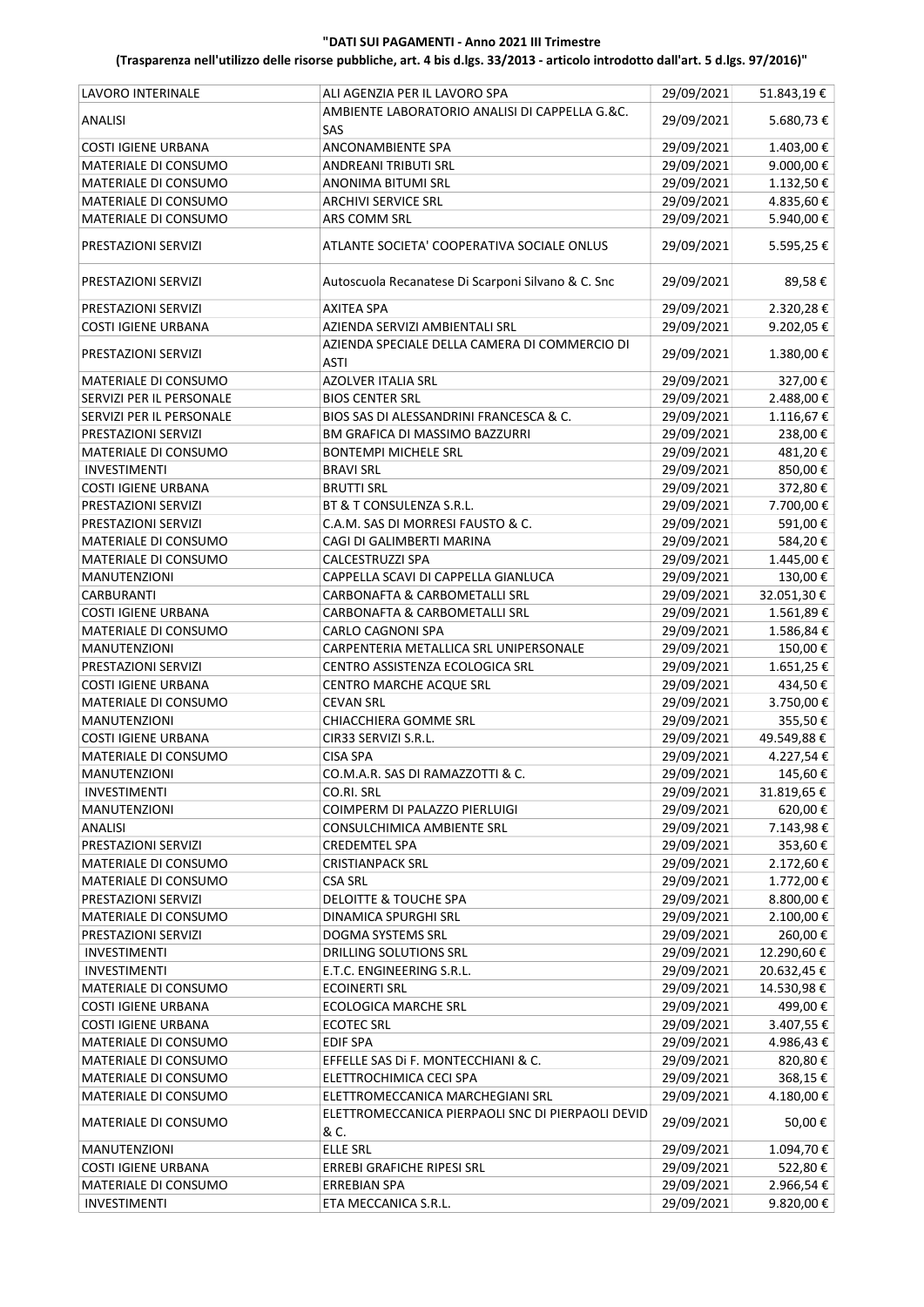| MATERIALE DI CONSUMO                | F.A.P.I. SRL                                                        | 29/09/2021 | 420,00€     |
|-------------------------------------|---------------------------------------------------------------------|------------|-------------|
| MANUTENZIONI                        | F.C. SNC DI FALASCONI & CUPIDO                                      | 29/09/2021 | 13.621,86€  |
| <b>COSTI IGIENE URBANA</b>          | <b>FERTITALIA SRL</b>                                               | 29/09/2021 | 17.086,38€  |
| MATERIALE DI CONSUMO                | <b>FLAMINI SRL</b>                                                  | 29/09/2021 | 1.260,00€   |
| MATERIALE DI CONSUMO                | FLORENCE CONSULTING GROUP SRL                                       | 29/09/2021 | 20.177,20€  |
| <b>SOFTWARE</b>                     |                                                                     | 29/09/2021 |             |
|                                     | FORMULA IMPRESOFT SPA                                               | 29/09/2021 | 2.353,38€   |
| <b>MANUTENZIONI</b>                 | FRANCINELLA ENRICO SRL                                              |            | 123.666,64€ |
| <b>COSTI IGIENE URBANA</b>          | <b>FRANCIONI LUCIANO</b>                                            | 29/09/2021 | 1.221,00 €  |
| MANUTENZIONI                        | FRINGUELLI di FRINGUELLI MAURO                                      | 29/09/2021 | 75,00€      |
| MATERIALE DI CONSUMO                | FRINGUELLI di FRINGUELLI MAURO                                      | 29/09/2021 | 1.292,00 €  |
| <b>COSTI IGIENE URBANA</b>          | <b>G. LUCHETTA ROTTAMI SRL</b>                                      | 29/09/2021 | 125,00€     |
| <b>MANUTENZIONI</b>                 | <b>GHERGOSTRADE SNC</b>                                             | 29/09/2021 | 123.898,94€ |
| <b>MANUTENZIONI</b>                 | <b>GIACCHE' SRL</b>                                                 | 29/09/2021 | 22,80€      |
| NOLO/LEASING AUTOMEZZI              | <b>GILMAR SRL</b>                                                   | 29/09/2021 | 2.800,00 €  |
| MATERIALE DI CONSUMO                | <b>GIULIODORI SRL</b>                                               | 29/09/2021 | 97,00€      |
| MANUTENZIONI                        | <b>GMG SRL</b>                                                      | 29/09/2021 | 75,49€      |
| <b>MANUTENZIONI</b>                 | <b>GOMMAUTO DI PAOLUCCI &amp; C. SNC</b>                            | 29/09/2021 | 100,57€     |
| NOLO/LEASING AUTOMEZZI              | <b>GORENT SPA</b>                                                   | 29/09/2021 | 11.300,00€  |
| <b>MATERIALE DI CONSUMO</b>         | <b>GRUPPO AUTOTRASPORTATORI JESI SOC. COOP. P.A.</b>                | 29/09/2021 | 3.400,00 €  |
| MATERIALE DI CONSUMO                | <b>HILTI ITALIA SPA</b>                                             | 29/09/2021 | 299,00€     |
| <b>INVESTIMENTI</b>                 | <b>IDROPOMPE SRL</b>                                                | 29/09/2021 | 31.709,46€  |
| PRESTAZIONI SERVIZI                 | <b>IMBALPLAST SRL</b>                                               | 29/09/2021 | 1.667,72€   |
| MATERIALE DI CONSUMO                | <b>IMETER SRL</b>                                                   | 29/09/2021 | 195,25€     |
| PRESTAZIONI SERVIZI                 | IMPRESA DI PULIZIE SABBATINI F. & C SNC                             | 29/09/2021 | 5.453,00€   |
| MANUTENZIONI                        | ITALSPURGO SRL UNIPERSONALE                                         | 29/09/2021 | 3.910,00€   |
| MATERIALE DI CONSUMO                | <b>JOOG SRL</b>                                                     | 29/09/2021 | 872,40€     |
| MATERIALE DI CONSUMO                | <b>KRATOS SRL</b>                                                   | 29/09/2021 | 629,95€     |
| MATERIALE DI CONSUMO                | L.P. FERRAMENTA di LUCA PRINCIPI                                    | 29/09/2021 | 387,38€     |
|                                     | <b>LASER UFFICIO SRL</b>                                            | 29/09/2021 |             |
| MATERIALE DI CONSUMO                |                                                                     |            | 1.134,00 €  |
| <b>MANUTENZIONI</b>                 | <b>LEKTOR SRL</b>                                                   | 29/09/2021 | 3.168,00 €  |
| MATERIALE DI CONSUMO                | <b>LOGSTOR ITALIA SRL</b>                                           | 29/09/2021 | 394,38€     |
| <b>MANUTENZIONI</b>                 | <b>MAC SRL</b>                                                      | 29/09/2021 | 1.757,30€   |
| <b>COSTI IGIENE URBANA</b>          | <b>MACERO MACERATESE SRL</b>                                        | 29/09/2021 | 844,80€     |
| <b>MANUTENZIONI</b>                 | <b>MANDOLINI SRL</b>                                                | 29/09/2021 | 101,26€     |
| <b>MANUTENZIONI</b>                 | MANGIATERRA SANDRO LA MOTOAGRICOLA                                  | 29/09/2021 | 30,00€      |
| <b>MANUTENZIONI</b>                 | <b>MARINELLI GIACOMO</b>                                            | 29/09/2021 | 990,50€     |
| <b>COSTI IGIENE URBANA</b>          | MATTIUSSI ECOLOGIA SPA                                              | 29/09/2021 | 595,00€     |
| <b>COSTI IGIENE URBANA</b>          | MAZZIERI MICHELE E F.LLI SNC                                        | 29/09/2021 | 420,00€     |
| MATERIALE DI CONSUMO                | ME.TE.MA. SRL                                                       | 29/09/2021 | 860,00€     |
| PRESTAZIONI SERVIZI                 | MEDITERRANEA SERVICE SRL                                            | 29/09/2021 | 2.368,00 €  |
| <b>COSTI IGIENE URBANA</b>          | MI.VER. SRL                                                         | 29/09/2021 | 359,55€     |
| <b>MANUTENZIONI</b>                 | MORETTI ANTONIO & C. SNC                                            | 29/09/2021 | 2.453,60 €  |
| MANUTENZIONI                        | <b>MOVITEC SRL</b>                                                  | 29/09/2021 | 2.884,30 €  |
| <b>COSTI IGIENE URBANA</b>          | <b>MST SRL</b>                                                      | 29/09/2021 | 34.408,85€  |
| MATERIALE DI CONSUMO                | NARDINI DI A.NARDINI E F.NARDINI C. SNC                             | 29/09/2021 | 53,18€      |
| MATERIALE DI CONSUMO                | NASUTI ELETTRONICA SURL                                             | 29/09/2021 | 124,96€     |
| <b>TELEFONICHE</b>                  | NETOIP.COM SRL                                                      | 29/09/2021 | 120,00€     |
| <b>INVESTIMENTI</b>                 | NUOVA EDILMONTE SRL                                                 | 29/09/2021 | 2.753,04€   |
| MATERIALE DI CONSUMO                | NUOVA SAPI SRL                                                      | 29/09/2021 | 2.522,16€   |
| MATERIALE DI CONSUMO                | O.R.D.I. SAS DI MARCHIONNE G. & C.                                  | 29/09/2021 | 1.274,50€   |
| <b>INVESTIMENTI</b>                 | OFFICINA 37 SRL                                                     | 29/09/2021 | 1.765,00€   |
| MANUTENZIONI                        | OFFICINA 37 SRL                                                     | 29/09/2021 | 760,92€     |
| <b>MANUTENZIONI</b>                 | OFFICINA MECCANICA 3M SNC DI MOSCA G. - MENGONI<br>E. - MANGARRE D. | 29/09/2021 | 139,65€     |
| SOFTWARE                            | <b>OLIPRESS SRL</b>                                                 | 29/09/2021 | 650,00€     |
|                                     | <b>OPI SRL</b>                                                      | 29/09/2021 | 7.355,57€   |
| <b>MANUTENZIONI</b><br>INVESTIMENTI | PAPA NICOLA SRL                                                     | 29/09/2021 |             |
|                                     |                                                                     |            | 3.591,61€   |
| MANUTENZIONI                        | PARADIGMA DI MASSIMO PIERMARIA                                      | 29/09/2021 | 865,00€     |
| MATERIALE DI CONSUMO                | PESARESI RENATO SRL UNIPERSONALE                                    | 29/09/2021 | 114,66€     |
| MATERIALE DI CONSUMO                | PICENUM PLAST SPA                                                   | 29/09/2021 | 21.021,43€  |
| MATERIALE DI CONSUMO                | PIETRO FIORENTINI SPA                                               | 29/09/2021 | 2.325,35 €  |
| MATERIALE DI CONSUMO                | PIRANI SAS DI PIRANI DAMIANO E C.                                   | 29/09/2021 | 2.900,00 €  |